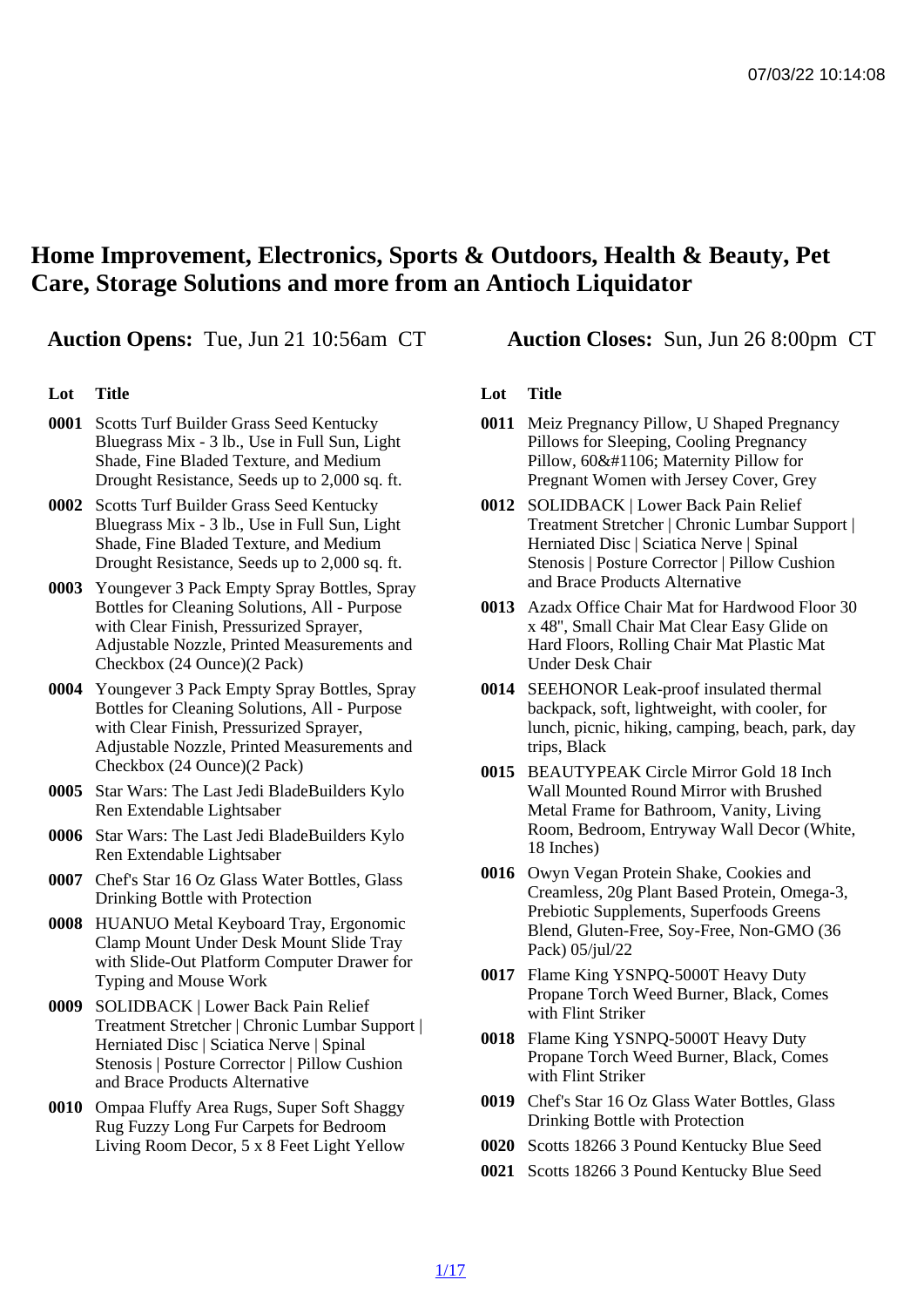- Lot Title
- 0022 Kicksy Scooter for Kids Ages 3-12. Light & Sturdy 3 Wheel Adjustable Height for Toddler Boys & Girls. Lightup LED Wheels. Age 3+ for Indoor & Outdoor Play. Best Toy & Kids Gift, Anti-Slip Deck Cruise
- 0023 Kicksy Scooter for Kids Ages 3-12. Light & Sturdy 3 Wheel Adjustable Height for Toddler Boys & Girls. Lightup LED Wheels. Age 3+ for Indoor & Outdoor Play. Best Toy & Kids Gift, Anti-Slip Deck Cruise
- 0024 TQVAI 35" Shepherds Hooks, Hold up to 22 lbs, Heavy Duty Garden Stakes Hooks for Hanging Plants, Solar Lights, Bird Feeder, Mason Jars, Christmas Lights, Lanterns, Weddings, Set of 6, White
- 0025 VECELO Industrial Coat Rack,Coat stand with Deep Metal Basket and 2 Tier Shelves, Upgraded Freestanding Hall trees with 8 Dual Hooks, Vintage Brown
- 0026 VECELO Industrial Coat Rack,Coat stand with Deep Metal Basket and 2 Tier Shelves, Upgraded Freestanding Hall trees with 8 Dual Hooks, Vintage Brown
- 0027 FILA Accessories Yoga Mat Classic Exercise Mat with Carrying Strap Sling for Yoga, Pilates, Stretching & Floor Workouts - 68" L x 24" W x 5mm Thick
- 0028 FILA Accessories Yoga Mat Classic Exercise Mat with Carrying Strap Sling for Yoga, Pilates, Stretching & Floor Workouts - 68" L x 24" W x 5mm Thick
- 0029 TQVAI 48" Shepherds Hooks, Hold up to 22 lbs, Heavy Duty Garden Stakes Hooks for Hanging Plants, Solar Lights, Bird Feeder, Mason Jars, Christmas Lights, Lanterns, Weddings, Set of 6, White
- 0030 TQVAI 48" Shepherds Hooks, Hold up to 22 lbs, Heavy Duty Garden Stakes Hooks for Hanging Plants, Solar Lights, Bird Feeder, Mason Jars, Christmas Lights, Lanterns, Weddings, Set of 6, White
- 0031 FILA Accessories Yoga Mat Classic Exercise Mat with Carrying Strap Sling for Yoga, Pilates, Stretching & Floor Workouts - 68" L x 24" W x 5mm Thick
- 0032 FILA Accessories Yoga Mat Classic Exercise Mat with Carrying Strap Sling for Yoga, Pilates, Stretching & Floor Workouts - 68" L x 24" W x 5mm Thick
- 0033 Realistic Reborn Baby Doll 20" (Girl)
- 0034 Realistic Reborn Baby Doll 20" (Girl)
- Lot Title
- 0035 Prominence Home Fairendale Bathroom vanity lamp with 3 soft golden lights with transparent glass
- 0036 Prominence Home Fairendale Bathroom vanity lamp with 3 soft golden lights with transparent glass
- 0037 67" Free Standing Metal Coat Rack with Stable Marble Base,Golden Paint Finish
- 0038 67" Free Standing Metal Coat Rack with Stable Marble Base,Golden Paint Finish
- 0039 Backdrop Stand 6.5x6.5ft/2x2m, BDDFOTO Photo Video Background Stand Support System for Party with Carring Bag
- 0040 TQVAI 35" Shepherds Hooks, Hold up to 22 lbs, Heavy Duty Garden Stakes Hooks for Hanging Plants, Solar Lights, Bird Feeder, Mason Jars, Christmas Lights, Lanterns, Weddings, Set of 6, White
- 0041 Vornado Element SA Air + Steam Humidifier -
- 0042 MASTERTOP Spin Mop Bucket System with Wringer Set - Floor Mop Stainless Steel Mop Handle, Mop Buckets Separate Clean and Dirty Water, 4 Washable Microfiber Mop Head, Cleaning Bucket Easy to Store
- 0043 MASTERTOP Spin Mop Bucket System with Wringer Set - Floor Mop Stainless Steel Mop Handle, Mop Buckets Separate Clean and Dirty Water, 4 Washable Microfiber Mop Head, Cleaning Bucket Easy to Store
- 0044 Oxdigi Marble Contact Paper 24" x196" for Kitchen Countertop Cabinet Shelf Door Self-Adhesive Film Peel & Stick Wallpaper Waterproof Removable (Matt White Gray)
- 0045 Buganda Microfiber Bathroom Rugs Set 2 Pieces - Shaggy Soft Thick Bath Mat, Non-Slip Machine Wash/Dry Absorbent Shower Bathroom Rugs and Mats Sets for Bathroom(17"x24"+20"x32 ", Brown)
- 0046 Authentic Royal Royal Basmati Rice, 15-Pound Bag, White
- 0047 Authentic Royal Royal Basmati Rice, 15-Pound Bag, White
- 0048 Dunlop Sports Team Pre-Strung Racket Series(Team 260 and Team 285) 1/4 Grip
- 0049 Dunlop Sports Team Pre-Strung Racket Series(Team 260 and Team 285) 1/4 Grip
- 0050 Bingfu 43.3inch 8dBi 915MHz Helium HNT Lora Antenna - 10ft ALSR240 Low Loss Cable - Compatible with Nebra Bobcat 300 Cal-Chip RAK V2 Syncrobit SenseCAP M1 Helium HNT Miner Hotspot LoraWan Gateway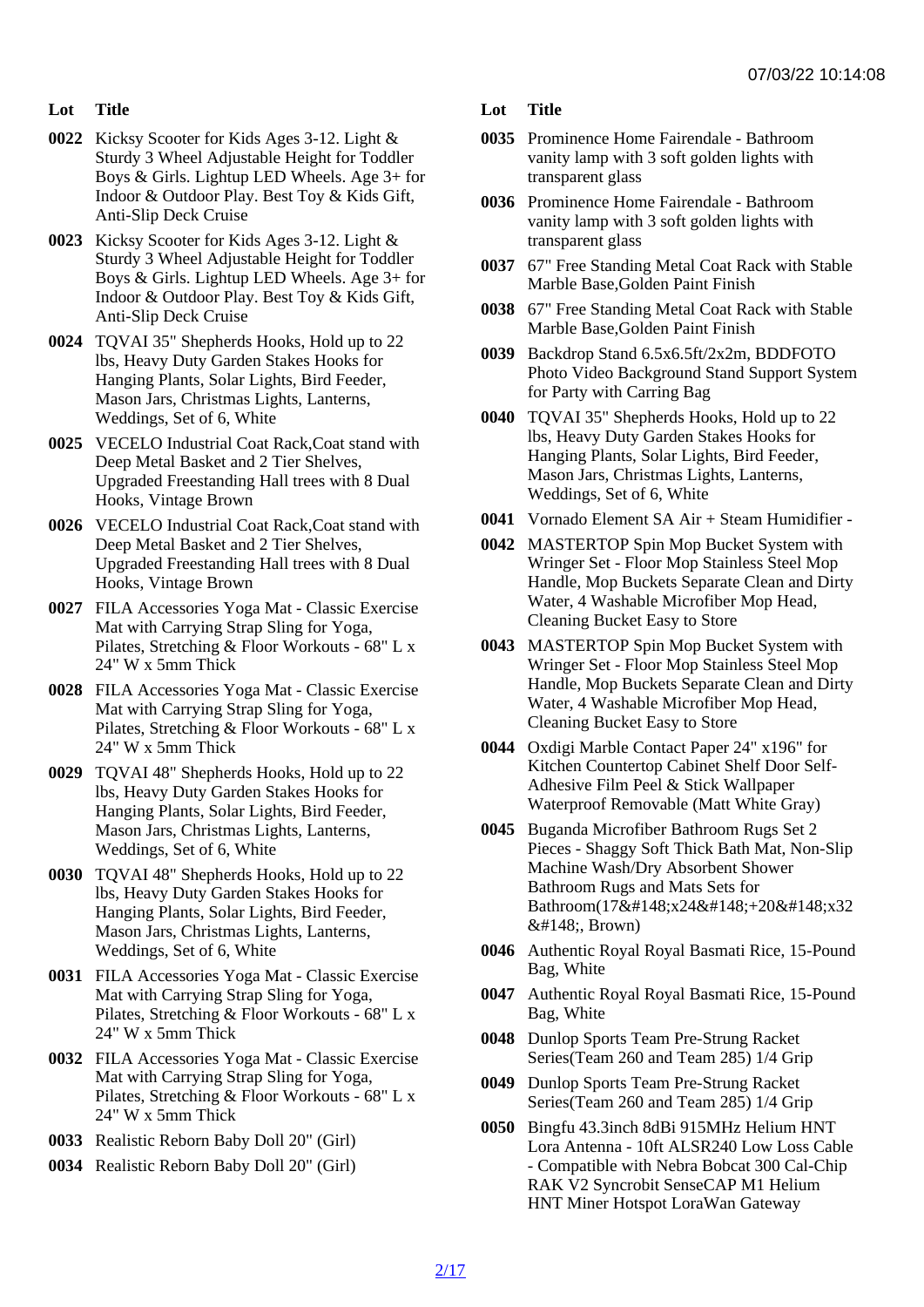- Lot Title
- 0051 Bingfu 43.3inch 8dBi 915MHz Helium HNT Lora Antenna - 10ft ALSR240 Low Loss Cable - Compatible with Nebra Bobcat 300 Cal-Chip RAK V2 Syncrobit SenseCAP M1 Helium HNT Miner Hotspot LoraWan Gateway
- 0052 Magesh Collapsible Sink 2 Pack Outdoor Camping Picnic Basket Each 11L/2.90Gal Wash Basin, Portable Foldable Tub/Basin/Bucket with Sturdy Handle for Washing Dishes, Camping, Hiking and Home
- 0053 Harbinger Hexcore 4.5-Inch Weight Lifting and Workout Belt, Competition Size (Men's & Women's)
- 0054 Harbinger Hexcore 4.5-Inch Weight Lifting and Workout Belt, Competition Size (Men's & Women's)
- 0055 Harbinger Hexcore 4.5-Inch Weight Lifting and Workout Belt, Competition Size (Men's & Women's)
- 0056 Harbinger Hexcore 4.5-Inch Weight Lifting and Workout Belt, Competition Size (Men's & Women's)
- 0057 Poker Chip Set 500PCS Professional Poker Set 11.5 Gram Casino Chips with Denominations, for Texas Holdem Blackjack Gambling Poker Set with Aluminum Case
- 0058 SHW Home Office 40-Inch Computer Desk, **Black**
- 0059 Suteck Shower Niche Ready for Tile 16" x 28", Single Shelf Niche Shower Tile Ready Niche for Shower Bathroom Storage Niche Tile Recessed Shower Shelf
- 0060 Adjustable TV Tray Table TV Dinner Tray on Bed & Sofa, Comfortable Folding Table with 6 Height & 3 Tilt Angle Adjustments (Black)
- 0061 Primode Holiday Rolling Tree Storage Bag, Extra Large Heavy Duty Storage
- 0062 Catalina 22158-000 Contemporary Small Hammered Glass Mini Pendant Ceiling Light, 69", Blue. 2 Pack
- 0063 Over The Sink Dish Drying Rack Adjustable (25.6"-33.5"), 2 Tier Stainless Steel Dish Rack Drainer, Large Dish Rack Over Sink for Kitchen Counter Organizer Storage Space Saver with 10 Utility Hooks. Parts Unverified
- 0064 Nice C Adjustable Dumbbell Barbell Weight Pair, Free Weights 2-in-1 set, 22-33-44-55-66- 88 Non-Slip, All-purpose, Home, Gym

Lot Title

- 0065 Greenstell Laundry Hamper with Wheels&Lid, 125L Large 3 Sections Clothes Hamper with 2 Removable Liner Bags, 5 Mesh Laundry Bags, Handwoven Divided Laundry Basket for Clothes, Toys in Bedroom Black. Parts Unverified
- 0066 Luxury 3 Gallon Stainess Steel Kitchen Trash can Open top Garbage can Bathroom wastebakset bin Metal Trash can Office
- 0067 Zengest Shower Curtain Rod, Adjustable Tension Shower Curtain Rods, Premium 304 Stainless Steel Shower Rod, Anti-Slip Plate, No Drilling Installation, Use for Bathroom Black
- 0068 Solid Color Peel and Stick Wallpaper 23.6"x78.7" Matte Textured Contact Paper Removable Self Adhesive Wall Paper Decorative Thicken Paper for Cabinet Shelf Liner Wall Backdrop
- 0069 W11130362 Washer Suspension Rod Kit Compatible with Part Whirlpool Amana Maytag Kenmore Washing Machines Replace WTW5000DW0, WTW5000DW2, MVWC565FW0 11022352510
- 0070 Lynk Professional® Select™ Slide Out Wood Cabinet Organizer - Pull Out Under Cabinet Sliding Wood Shelf - 11 x 21 - Wood and Chrome
- 0071 30 x 20 Inch XXXL Extra Large Bamboo Cutting Board - Wooden Stove Top Cover Noodle Board - Wood Carving Board for Turkey and BBQ - Butcher Block Chopping Boards with Handles, Juice Groove Pour Spout
- 0072 Adjustable TV Tray Table TV Dinner Tray on Bed & Sofa, Comfortable Folding Table with 6 Height & 3 Tilt Angle Adjustments (Black)
- 0073 Nordic Style Oiled Teak Wood String Mat Shower and Bath - Indoor & Outdoor Use
- 0074 SPECILITE Electric Pressure Washer &#150: 1800W High Power Electric Washing Machine with TSS, 2000 PSI 1.76 GPM Car Washer Cleaner for Home, Entrance, Fence, Patio Furniture, Garden, Glass (Blue)
- 0075 yeedi Vac max Robot vacuum cleaner and mop, 3000 Pa suction power, carpet detection, visual mapping and navigation, editable home map, virtual limit, 200 minute runtime, autovacy station compatible
- 0076 Quility premium blanket for adults, (Grey Cotton Blanket + Minky Navy Blue Cover) 60x80" 12lbs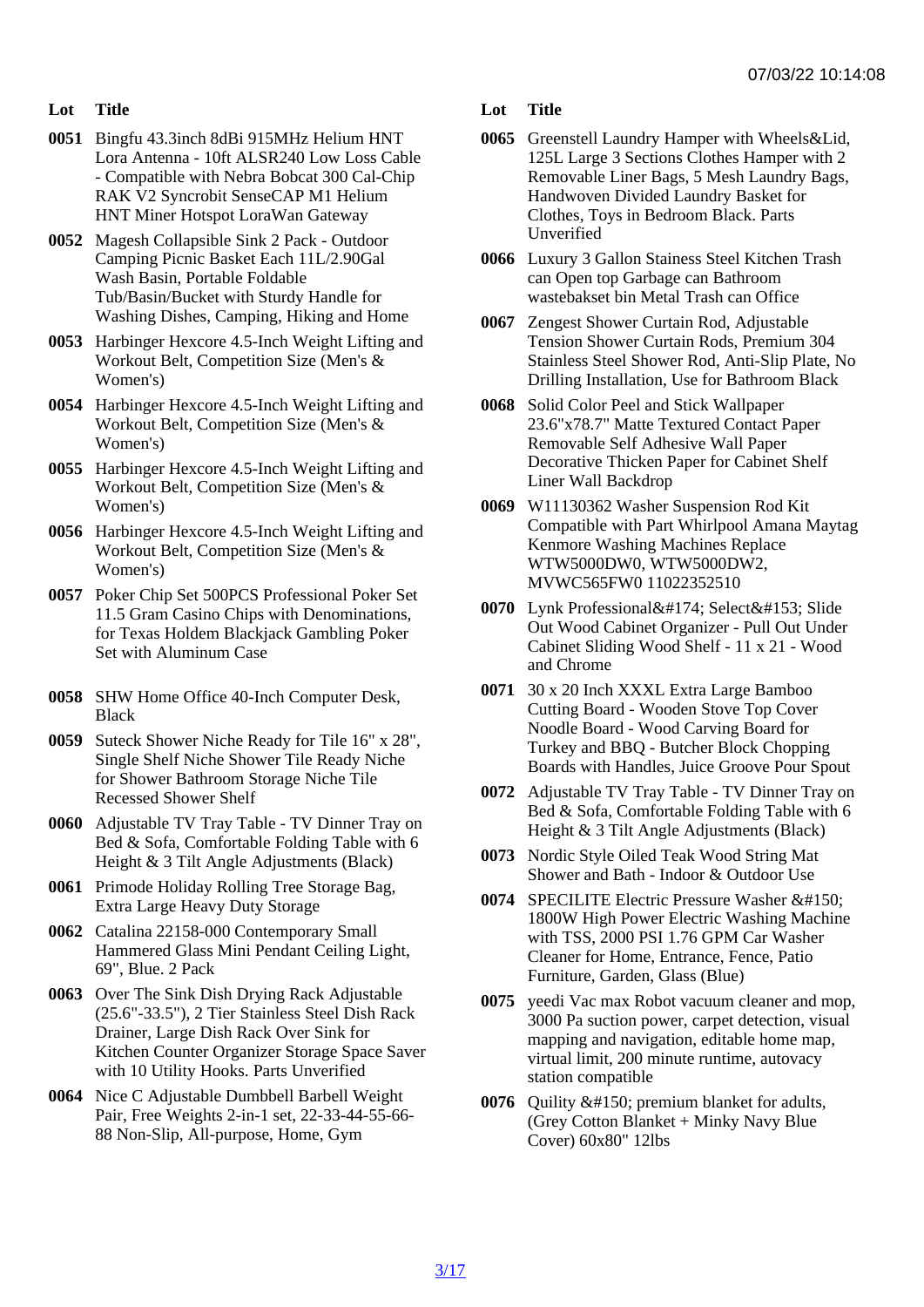- Lot Title
- 0077 Beach Drink Cup Holder Sand Coaster for Beverage Bottle and Glass - Perfect to Hold Drinks, Snack, Phone, Key or Sunglasses Beverage Holder Set, 4-Pack ,Black/White
- 0078 Jmisa 18" Umbrella Porcelain Dolls Quince Anos Royal Blue
- 0079 BYFU Indoor and Outdoor Plant Metal Stand, 6 Pot Plant Shelf with Wheels, Potted Display Shelf, Plant Organizer, Living Room, Office, Balcony, Patio and Patio (White)
- 0080 Yehsence Y2000 LED Grow Light Full Spectrum, Upgraded Daisy Chain Grow Lights for Seedling, Dimmable Sunlike Plant Grow Lights for Indoor Plants Veg and Flower.
- 0081 NIUBEE Acrylic Display Case,Clear Showcase Storage Organizer for Mini Funko Pop/Figure,Wall Mounted Display Cabinet Dustproof for Figure Any Toys Rock Stone
- 0082 Zero Gravity Chair-Black
- 0083 SunStyle Home Quilt Queen Yellow Lightweight Comforter Reversible Bedspread for All Season Soft Cozy Quilted Blanket Down Alternative Bedding (90"x90" Mustard Yellow)
- 0084 [Large Size] Besign Adjustable Latop Table, Portable Standing Bed Desk, Foldable Sofa Breakfast Tray, Notebook Computer Stand for Reading and Writing – Black
- 0085 Apoaa Punching Bag for Kids, Adjustable Kids Punching Bag with Stand, Kids Boxing Set with Gloves - Toy Gift for Age 3-12 Boys & Girls.
- 0086 LVB Bar Cart with Wine Rack, 2 Tier Kitchen Coffee Cart on Wheels, Industrial Wood and Metal Portable Liquor Wine Cart for Home, Rustic Modern Mobile Rolling Serving Cart with Shelves, Dark Gray Oak. Parts Unverified
- 0087 Maupvit Coffee Table-Oval Wood Coffee Table with Open Shelving for Storage and Display 2 Tier Sofa Table, Small Modern Furniture for Living Room&Home Office-White. Parts Unverified
- 0088 COMELLOW Bamboo Laundry Hamper and Shelf, 2 Sections Laundry Basket with Removable Liner, Dual Compartments Laundry Organizer and Storage, Wooden Laundry Sorter with Sliding Handles
- 0089 10x10 Pop Up Canopy Top Replacement Cover (Top Only)
- Lot Title
- 0090 mDesign Midcentury Modern Flower, Plant and Succulent Stand Minimalist Planter - Metal Wire, Indoor, Outdoor Design Hairpin Legs - Sturdy - 16.72" Tall
- 0091 ablue Posture correction cushion for office chair or video games, 1 dark gray.
- 0092 DeskCycle Desk Exercise Bike Pedal Exerciser, **White**
- 0093 2Pcs Metal Furniture Legs Rustic Decory Legs,Desk Legs, Office Legs Heavy Duty Dining Table Legs, Industrial & Modern,Black(H29.5 x L25.5 inchs) 75 x 65 x 8
- 0094 Mypillow Classic Bed Pillow 2 Pack Standard Queen Combo
- 0095 Limited-time deal: LOMAO Sherpa Fleece Blanket Fuzzy Soft Throw Blanket Dual Sided Blanket for Couch Sofa Bed (Rose Brown, 60''x80'')
- 0096 Sboly 3 in 1 Coffee Maker model: sycm-630
- 0097 Sboly 3 in 1 Coffee Maker model: sycm-630
- 0098 X-ZONE Pet Airline Approved Travel Carrier, Soft Side, for Dogs and Cats, Transports Small and Medium Cats, Transports Small Dogs, Pet Travel Carrier
- 0099 UrRider Child Bike Seat, Front Mount Kid Bicycle Seat, Fits Mountain Bikes, Women's Bikes, Folding Bikes, Foldable, Portable, Tool-Free, Quick-Release, Upgrade, for Children 2-6 Years(up to 60lbs)
- 0100 mDesign Midcentury Modern Flower, Plant and Succulent Stand Minimalist Planter - Metal Wire, Indoor, Outdoor Design Hairpin Legs - Sturdy - 16.72" Tall
- 0101 PRO BIKE TOOL Vertical Upright Bicycle Floor Stand - Freestanding Indoor Bike Storage Rack for Garage or Apartment - Compatible with Tire Widths of up to 2.3" and Wheel Sizes up to 29
- 0102 Safety Innovations No Hole Stairway Baby Gate Mounting Kit - Fits Posts from 2 3/4 inches to 3 5/8 inches Wide with Square or Round Tops - No Adhesives On Or Screws in Your Posts, (1-Pack)
- 0103 Vintage Wall Sconces, 2PACK Industrial Wall Sconces, Modern Black Wall Sconces Lighting, Wall Sconces Set of Two, 240 Degree Adjustable Antique Arm Swing Wall Lamp for Bedroom Bathroom Hallway Porch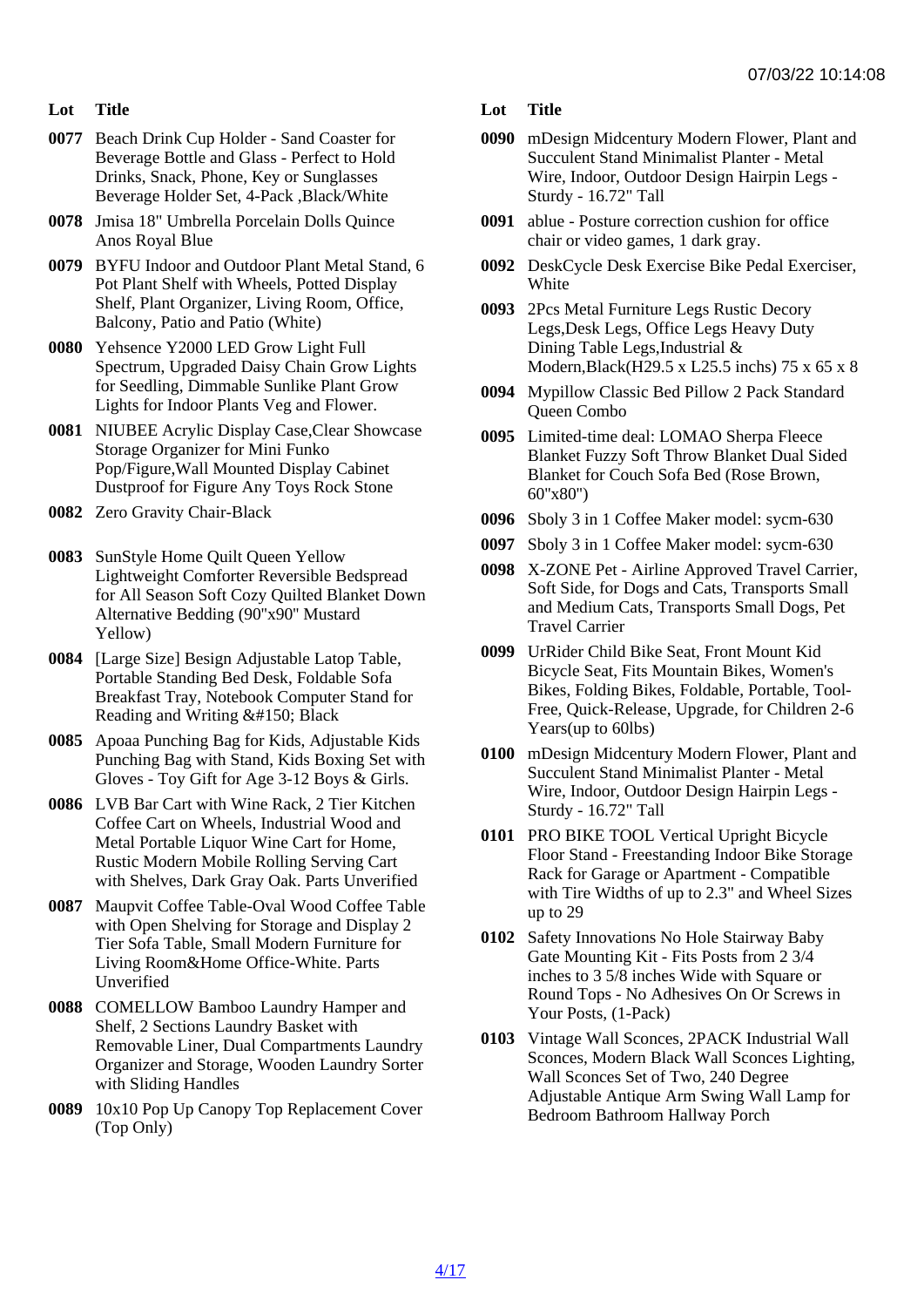- Lot Title
- 0104 VELIMAX White Blackout Window Film, 100% Light Blocking Window Cover, Opaque Window Cling Vinyl, Privacy Film for Glass Windows, Sun Blocking Window Films Non Adhesive, 29.5in x 118in
- 0105 Laptop Desk for Bed, NEARPOW XXL Bed Table Bed Desk for Laptop and Writing, Adjustable Computer Tray Laptop Stand for Bed or Sofa with Anti-slip Leather, Removable Stopper, Book Stand and Drawer-Black
- 0106 Forbena Nursery Floating Shelves for Wall, 23 Inch Long Nursery Book Shelves Set of 4, Rustic Wood Picture Ledge Shelf for Bedroom, Bathroom, Living Room, Photo Frames, Office Decor (White)
- 0107 OSTBA Food Dehydrator Machine Adjustable Temperature & 72H Timer, 5-Tray Dehydrators for Food and Jerky, Fruit, Dog Treats, Herbs, Snacks, LED Display, 240W Electric Food Dryer, Recipe Book
- 0108 QEEIG Floating Shelves Wall Shelf 24 inches Long Bathroom Bedroom Kitchen Living Room Mounted Shelve Set of 2 Farmhouse Shelfs 9.3" D x 23.6" W, Rustic Brown (008-60BN)
- 0109 KOZYSPHERE Bar Stools,Set of 2 Bar Chairs, Counter Height Bar Stools for Kitchen,29 Inch,Easy Assembly,Adjustable Feet(Dark Brown), 29''. Parts Unverified
- 0110 CHEFFANO Meat Grinder, 2600W Max Stainless Steel Meat Grinder Electric, ETL Approved Heavy Duty Meat Mincer Machine with 2 Blades, 3 Plates, Sausage Stuffer Tube & Kubbe Kit for Home Kitchen Use. Parts Unverified
- 0111 Garren Fitness Maximiza Plus Pull Up Bar – Wide Doorway Pullup Bar/Chinup Bar with 3 Sets of Screw-in Door-Mounts &#150: Only for Doors Wider Than 35 Inches (Adjustable Width 35 to 50 Inches)
- 0112 FLAGAV Baby Play Mat, Extra Large Folding Baby Crawling Mat, Waterproof Reversible Playmat Foam Non Toxic Anti-Slip Portable Kids Play Mat for Infant, Toddler(with Travel Bag)
- 0113 All For Paws Interactives Hyper Fetch Mini Throwing Dog Toy, 8.693 kg
- 0114 Esnbia Stainless Steel 4 Pieces Bathroom Hardware Accessories Set, Wall Mounted Towel Bar Set, Include Towel bar, Hand Towel Holder, Toilet Paper Holder, Towel Robe Hooks, Matte Black

Lot Title

- 0115 Willpo CertiPUR-US Memory Foam Camping Mattress [Single:75"x30"x2.75" Twin 75"x38"x2.75"] Portable Sleeping Pad Floor Guest Bed Lightweight Outdoor Tent Mattress Removable Waterproof Cover Travel Bag
- 0116 ClearSpace Plastic Storage Bins XL 4 Pack Perfect Kitchen Organization or Pantry Storage – Fridge Organizer, Pantry Organization and Storage Bins, Cabinet **Organizers**
- 0117 18' Agility Training Tunnel Pet Dog Play Outdoor Obedience Exercise Equipment Blue - Training Equipment for Dog, Puppy, Cat, Kitten, Ferret, and Rabbit - Quality Pet Supplies
- 0118 WANFEI Mask Fins Snorkel Set for Adults Men Women Dry Top Snorkel Diving Flippers Snorkeling Gear Panoramic View Diving Mask with Gear Bag for Snorkeling Swimming Scuba Diving Training ML/XL 9-13
- 0119 NIUBEE 2Pack Acrylic Nail Polish Rack Wall Mounted Organizer Holds 120 Bottles, 6-Slot Clear Nail Polish Holder Display Shelf Storage
- 0120 Industrial End Table Vintage Nightstand for Living Room, Bedroom, Office, Stable Metal Frame and Easy Assembly
- 0121 Nolimas Polished Chrome Bath Towel Bar Single Bars Towel Rack Rod Classic Wall Mounted Stainless Steel Bathroom Towel Bar Toilet Kitchen Towel Shelf Single Layer,24inch
- 0122 Sunnyglade 7.5' Patio Umbrella Outdoor Table Market Umbrella with Push Button Tilt/Crank, 6 Ribs (Beige)
- 0123 FOYUEE Galvanized Raised Garden Beds for Vegetables Large Metal Planter Box Steel Kit Flower Herb, 8x4x1ft
- 0124 Mkono 8 Inch Ceramic Hanging Planter for Indoor Plants Modern Outdoor Porcelain Hanging Plant Holder Geometric Flower Pot with Polyester Rope Hanger for Herbs Ferns Ivy, White
- 0125 SLENPET Over the sink, adjustable dish drainer (33 inches- 41 inches), kitchen utensils shelf with utensil holder and 5 hooks, sturdy stainless steel shelf to save counter space
- 0126 Finnhomy Portable Professional Light Box for Photo and Photo Studio, Photography Tent, Photography Table, Shooting, Light Box, 16 x 16 Inch Cube

0127

Haokay Durable Car Trunk Organizer With Premium Insulation Cooler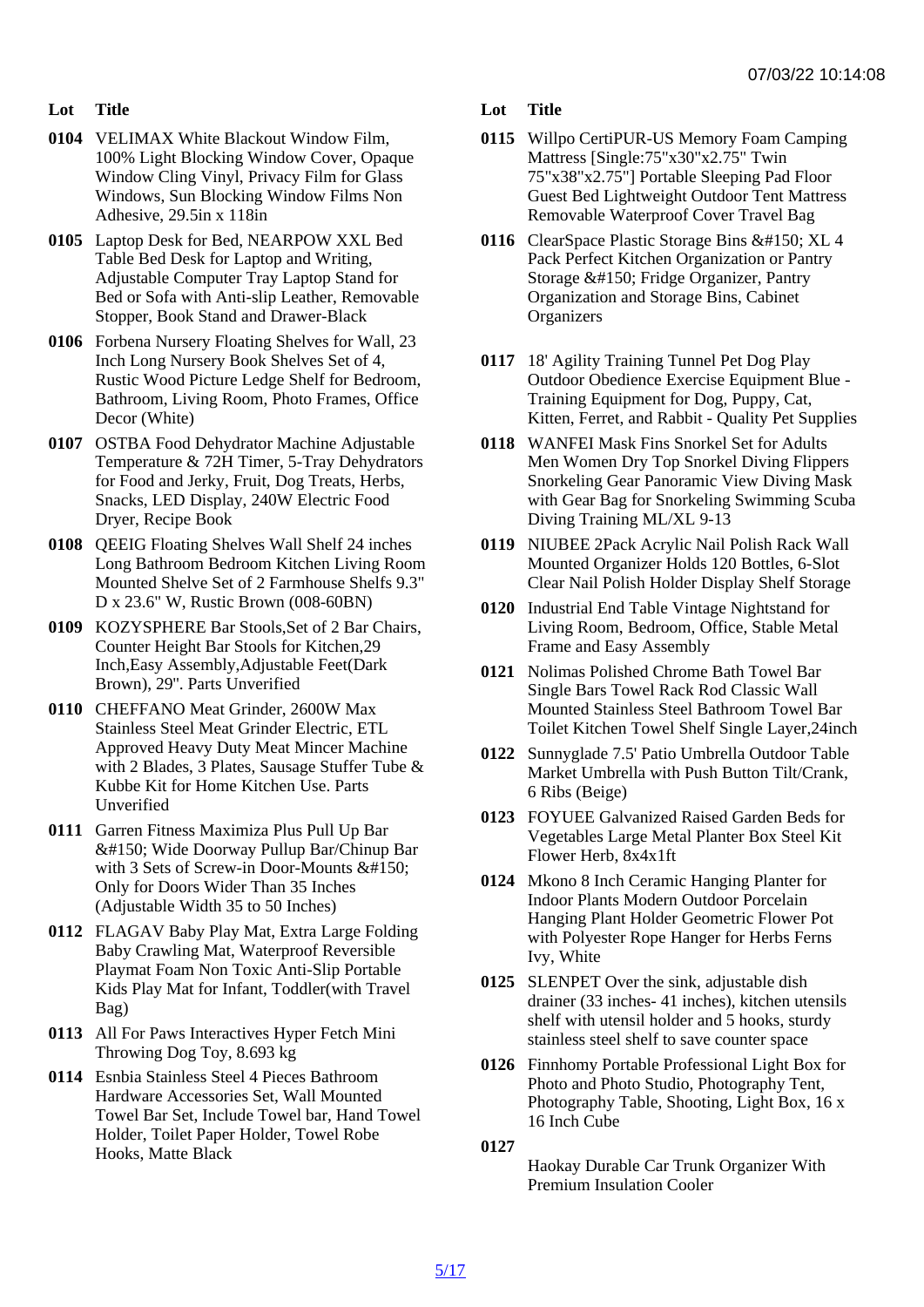- Lot Title
- 0128 All for Paws Interactive Automatic Ball Launcher for Dogs, Dog Tennis Ball Throwing Machine for Small, Medium Large Size, 3 Balls Included
- 0129 300W Solar Street Flood Light Outdoor Lamp, Motion Sensor Dusk to Dawn Monocrystalline Silicon Panel Solar Powered LED Lights with Remote Control for Yard, Parking Lot, Stadium, Garden, Pathway
- 0130 N95 Folding Face Mask, Liquid and Dust Proof Face Protection, 10 Pack
- 0131 Medline Bed Assist Bar with Storage Pocket, Height Adjustable Bed Rails for Seniors, In and Out of Bed Assistance at Home, Black, 1 Count
- 0132 TODOLUZ 4 Light Farmhouse Chandeliers Clear Glass Shade Modern Hanging Pendant Light Fixture for Kitchen Dining Rooms Study Bar
- 0133 Large Transparent Clear Dome See Through Umbrella with White Handle
- 0134 Large Transparent Clear Dome See Through Umbrella with White Handle
- 0135 Cooper Mega Table [XXL Extra Large] Folding Laptop Desk for Bed, Laptop Stand for Bed and Sofa, Bed Table | Laptop Bed Desk with Drawer, Book Stand, Phone Stand, Leg Space
- 0136 Queen Collapsible Laundry Basket Grey/White 37L
- 0137 Metal coat rack bracket Gold satin steel finish Stable cross base with high-end hooks Metal tree hats and hangers Floor-standing standalone wall-mounted bedroom Easy to assemble. Parts Unverified
- 0138 36" x 48" Heavy Duty Polycarbonate Office Chair Mat with Lip for Carpets | Transparent Carpet Protector for Low, Standard and Medium Pile Carpeted Floors | Shipped Flat, Multiple Sizes
- 0139 mDesign Plastic Rectangular Small 2 Gallon Trash Can - Wastebasket, Garbage Container Bin for Bathroom, Bedroom, Kitchen, Home Office, and Kids Room, Holds Waste, Recycling - 2 Pack - Charcoal Gray
- 0140 Plug in Pendant Light, Industrial 15ft Hemp Rope Cord Pendant Light Fixtures ,Vintage Metal Cage Hanging Lights with Plug in Cord for Living Room Bedroom DIY E26 UL Listed NO:ELBZ7.E227029 (2 Pack)
- Lot Title
- 0141 String Light Poles for Outdoors 9FT-5-Prong Strong for LED Hanging Solar Bulbs for Garden,Backyard,Patio,Wedding,Party,Birthday Twist Connection Pole Upgrade(2-Pack)
- 0142 String Light Poles for Outdoors 9FT-5-Prong Strong for LED Hanging Solar Bulbs for Garden,Backyard,Patio,Wedding,Party,Birthday Twist Connection Pole Upgrade(2-Pack)
- 0143 Woven Bamboo Pendant Lighting Fixtures, Art Bird Nest Lamp Shade Ceiling Hanging Light with Adjustable Cord for Living Room Dining Room Bar Café , Farmhouse Modern Vintage Rustic Décor 22", No Bulb
- 0144 Lemonda Vintage End Table Simple Rustic Side Table with 3-Tier Storage Shelf, Narrow Nightstand Coffee Table for Small Spaces, Living Room, Entryway, Bedroom, Metal Frame (18x11x24 inch)
- 0145 Goose Feathers and Down Pillow for Sleeping Gusseted Bed Hotel Collection Pillows, Standard/Queen, Set of 2
- 0146 Goose Feathers and Down Pillow for Sleeping Gusseted Bed Hotel Collection Pillows, Standard/Queen, Set of 2
- 0147 Beckham Hotel Collection Luxury Down Alternative Pillows for Sleeping, King, 2 Pack
- 0148 Freezer Wire Storage Organizer Basket, White, 11? x 10? x 7 1/2? – Pack of 2
- 0149 Freezer Wire Storage Organizer Basket, White, 11? x 10? x 7 1/2? – Pack of 3
- 0150 ASTARIN Wind Chimes Outdoor Deep Tone, 45 in Memorial Wind Chimes Large with 6 Heavy Tubes, Large Deep Tone Wind Chimes Outdoor for Garden Hanging Décor,Sympathy Gifts. Bronze
- 0151 Foldable Laptop Table With Fan
- 0152 23pcs Small Mini Clay Pots, 2.55'' Terracotta Pot Clay Ceramic Pottery Planter, Cactus Flower Terra Cotta Pots, Succulents Nursery Pots, with Drainage Hole, for Indoor/Outdoor Plants, Crafts,Wedding
- 0153 GeilSpace 6 Pack 3/4" × 18" Pre-Cut Black Metal Pipe, Industrial Steel Fits Standard Three Quarters Inch Black Threaded Pipes and Fittings - Vintage DIY Industrial Shelving (3/4" × 18", Black)
- 0154 Landmass 36" Wide Magnetic Poster Frame, Poster Hanger - Wooden Frame For Posters, Prints, Photos, Pictures and Artwork - Teak Wood Frame For Scratch Off Map 24x36 Frame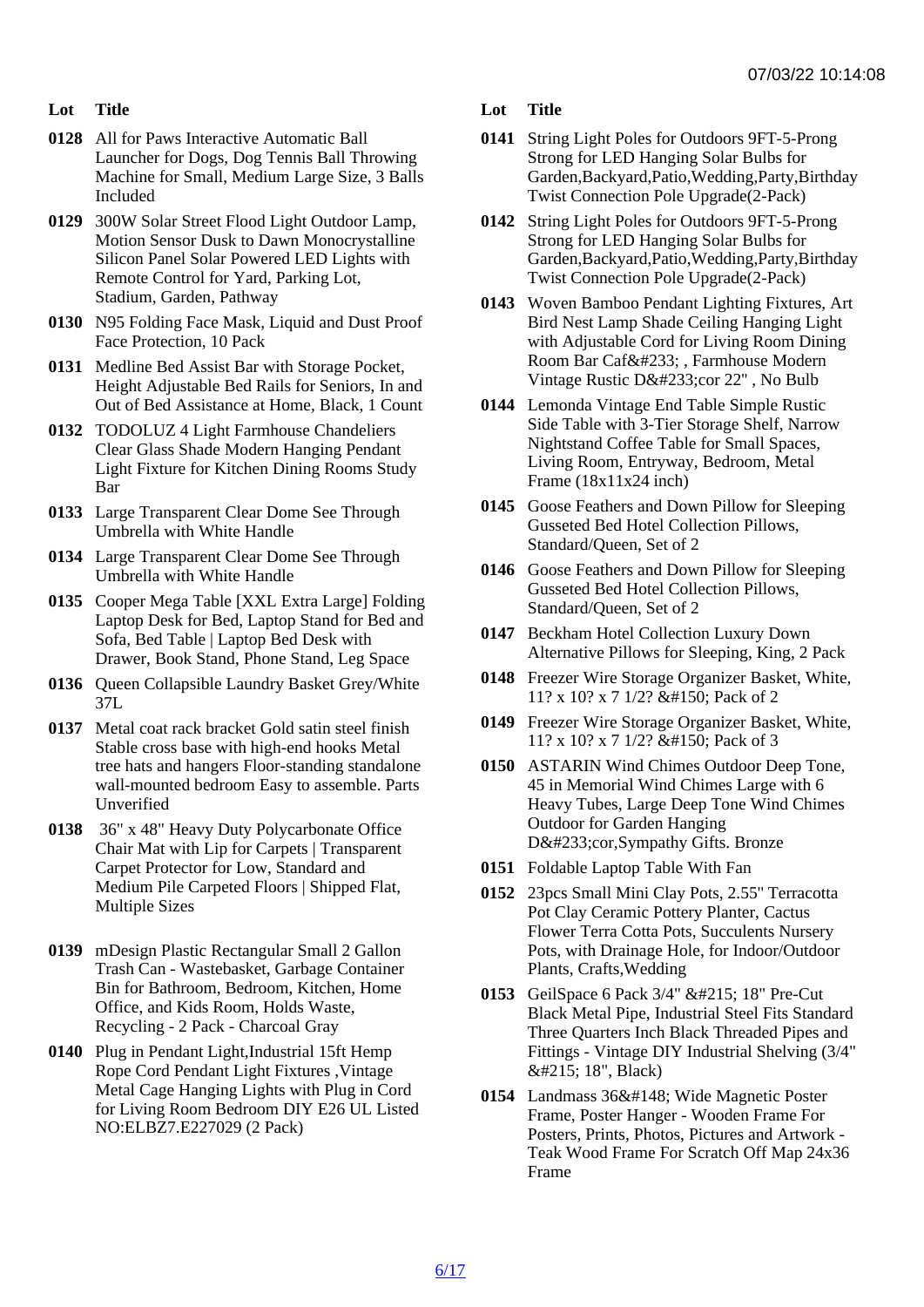- Lot Title
- 0155 Sougayilang Telescopic Fishing Rod, Carbon Fiber Spinning & Casting Rod, Lightweight Fishing Pole Designed for Bass, Trout, Salmon, Steelhead, for Fresh & Saltwater
- 0156 TP Serving Tray with Handles, Large Rectangle Melamine Serving Platter Set of 2, White  $(198\#148; x 128\#148)$
- 0157 Area rug (Synthetic Sheepskin)., Synthetic, White 5x8ft
- 0158 UPBUD Adjustable Short Mini Ski Skates, Winter Snowskates Snowblades Skiboards Outdoor Ski Shoes for Winter Sport Skiing Equipment (Universal Size)
- 0159 7 pcs food storage containers with airtight lids, freezer and microwave safe, BPA-free plastic containers and kitchen set. Leak-proof lunch containers, snacks, sauces and bento box
- 0160 Phonar 2-Light Under Cabinet 24 Inch Cabinet Pack for Kitchen Cabinet, LED Light Motion Sensor with Cabinet Plug Cable (Cold White)
- 0161 Beckham Hotel Collection Gel Pillow Luxury Plush Gel Pillow - Dust Mite Resistant & Hypoallergenic - King
- 0162 Beckham Hotel Collection Gel Pillow Luxury Plush Gel Pillow - Dust Mite Resistant & Hypoallergenic - King
- 0163 YnM Weighted blanket, made of cotton/polyester mix fabric, with premium glass beads (light green/reversible 36x48in, 4lbs), suitable for one person, use in single/double size beds
- 0164 U.S. Art Supply 4 Drawer Wood Artist Supply Storage Box - Pastels, Pencils, Pens, Markers, Brushes
- 0165 Eastrock Adjustable Piano Keyboard Bench, X-Style Stool Chair Seat for Electronic Keyboards & Digital Pianos (Original Version)
- 0166 SoHome Cozy Living Anti Fatigue Kitchen Mat for Floor, Home Sweet Home Themed Cushioned Kitchen Runner Rug Mat, Non Slip, Easy Wipe Clean, 1/2 Inch Thick, 20" x 36", **Black**
- 0167 63" High Heavy Duty Steel Easy Folding Display Easel Adjustable Holders Portable.
- 0168 Outdoor 8x4 Ft Metal Raised Garden Bed Patio Large Frame Planters Box for Vegetables/Flower/. Parts Unverified
- 0169 Sneaker Bag for Travel /Sneakerhead gift /Outdoor Sports Bag /Gym Bag /, A Multifunctional Travel Duffel Bag with 3 Adjustable Dividers, & Shoulder Strap,Made of Nylon, by Krone Kalpasmos-Black
- Lot Title
- 0170 Quility Weighted Blanket for Kids or Adults with Soft Cover
- 0171 Rolling Collapsible Storage Utility cart,Folding Portable Rolling Wheel Trolley,Smooth Rotating Wheels for Travel Shopping Mobile Baggage Office use?red?
- 0172 Sky Solutions Anti Fatigue Mat Cushioned 3/4 Inch Comfort Floor Mats 20" x 32"
- 0173 DOINUO Lap Desk Kids, 24" L x 16" W Dry Erase Board for Kids Drawing Desk 8 Markers, 6 Magnets, 1 Eraser, Foldable Art Desk with Storage for Bed Table Tray
- 0174 Luyue Vintage Artificial Peony Flowers Fake Silk Flower Wedding Bouquet Floral Arrangement for Home Office Decoration (Spring Cameo Brown)
- 0175 Indoor Ceiling Fan Light Fixtures FINXIN White Remote LED 52 Ceiling Fans For Bedroom,Living Room,Dining Room Including Motor,5-Blades,Remote Switch (5-Blades)
- 0176 Cushion Chair Pads with Ties Polyester Fiber Comfort and Softness Yoga Chairs Non Slip Kitchen Dining Chair Pad and Seat Cushion Firm Couch Cushion 15.75"L x 15.75"W (4 Pack)
- 0177 Best Home Fashion Amber Fox Faux Fur Full Throw Blanket 58 x 84
- 0178 Sunnyglade, heavy antique umbrella base (18 inches, 30.2 pounds). Base for patio and exterior, Bronze
- 0179 Uhamho Solid Fluffy 1PC Faux Fur Plush Duvet Cover Luxury Shaggy Velvet Bedspread Zipper Closure (White, Queen)
- 0180 Glymnis Fold-out beach tent for beach for 2 to 3 people, portable tent with UPF 50+ for outdoor activities, beach, travel, blue
- 0181 Excello Global Products Aluminum Presentation Easel Stand: 2 Pack with Telescopic Legs, 70 inch (Black)
- 0182 WOpet Fashion Pet Carrier Bag Dog Carrier Purse Dog Handbag Pet Tote Bag for Outdoor Travel Walking Hiking
- 0183 ETORE Firm medium pillow, cervical contour pillow for sleeping, orthopedic neck support pillow for neck and shoulder pain relief, washable ergonomic pillows for back, stomach, side sleepers, 24x15"
- 0184 Freshore® Leather bag for 6 bottles of wine, insulated travel bag, large travel bag, portable, waterproof, full protection for wine lovers, brown color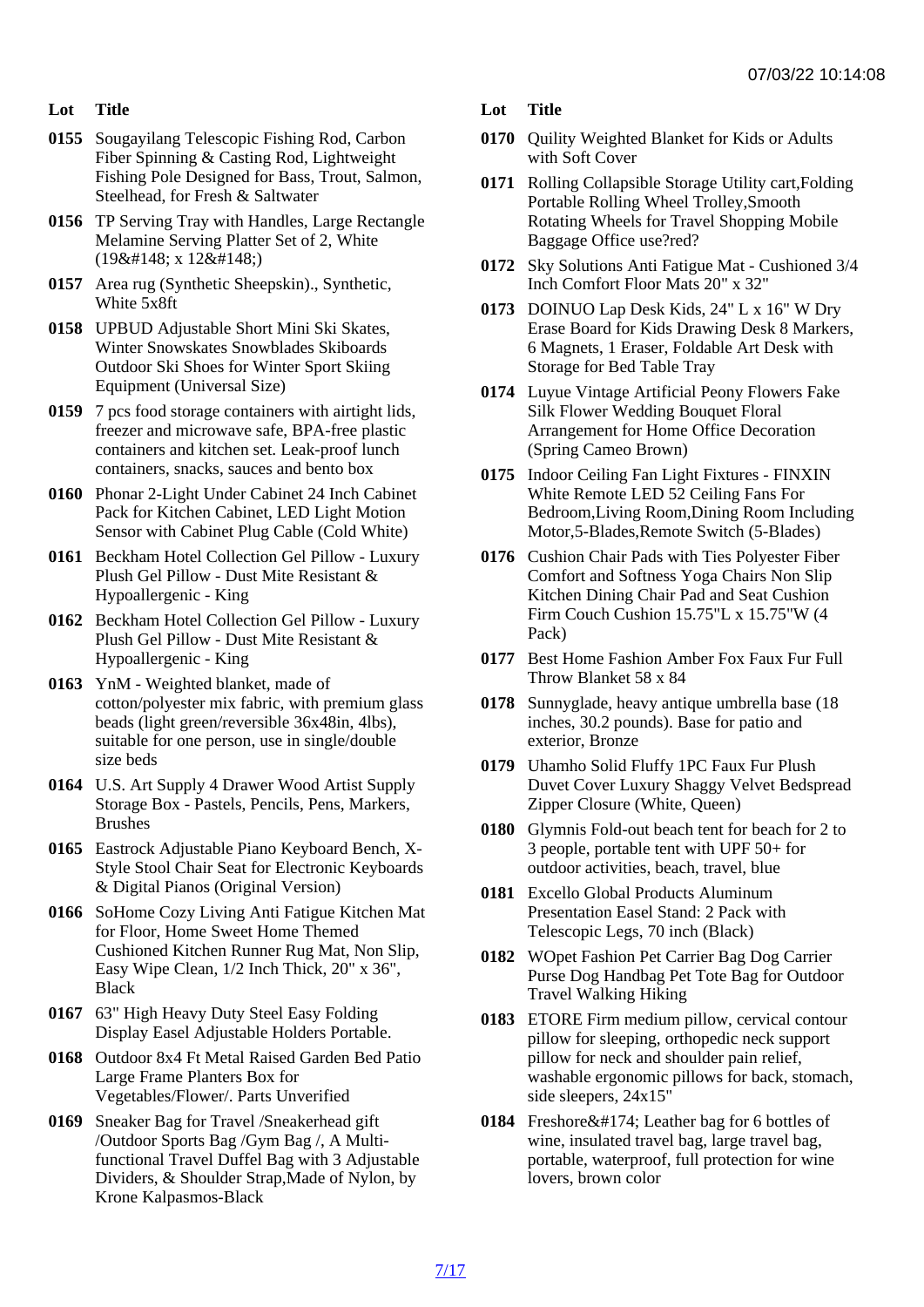- Lot Title
- 0185 BTSD-home Garden Stakes 30 Inches Steel Plant Stakes Sturdy Tomato Stakes, Pack of 25
- 0186 Ceiling Fan with Lights Remote Control, 18 inches 3 Colors 3 Speeds Enclosed Ceiling Fan, Small Caged Low Profile Fush Mount Ceiling Fan with Light for Bedroom Kitchen
- 0187 Mudpie Circa Cookie Jar Set -
- 0188 PAPAYA 8 Lights Farmhouse Chandelier Gold Rustic Industrial Chandeliers Candle Ceiling Light Fixture for Living Dining Room Kitchen Island Foyer Bedroom Lighting (Black & Gold). Parts Unverified
- 0189 KOIOS Air Fryer, Electric Hot Airfryers Oven / XXL 7.8 QT Large Air Fryer Dehydrator, 1800- Watt 4\*6 Presets Rotisserie Oven, Oiless Pressure Cooker with Digital Touchscreen & Cookbook (160 Recipes)
- 0190 Beautsdf Foosball Winner Board Games Table Games Desktop 2 in 1
- 0191 QUNWREATH Cotton Wreath for Front Door Winter Wreath Eucalyptus Wreath 20 Inch Handmade Hello Wreath Farmhouse Wreath Grapevine Wreath
- 0192 Ape Basics: Long Plush Warm Round Pet Bed Dark Gray (Medium, 24")
- 0193 LED Crystal Gold Bathroom Vanity Lights Fixtures Modern 30W Brushed Stainless Steel Wall sconces for Bathroom Lighting Fixtures 3000K
- 0194 Puj Puj Flyte Compact Infant Bathtub, Baby Bathtub for Newborns and Infants, Stylish Baby Bath Essentials for Home and Travel, 23.5 x 10.51 x 1.5 inches, White
- 0195 LIPAVI C20 Sous Vide Container Visit the LIPAVI Store (26-Quarts)
- 0196 Floating Shelves Rustic Wood Wall Shelf USA Handmade | Set of 2 (Light Walnut, 24" x 5.5")
- 0197 Outsunny Universal Replacement Mesh Sidewall Netting for 10' x 12' Gazebos and Canopy Tents with Zippers, (Sidewall Only) **Black**
- 0198 Weewooday Kid Luggage Case and Backpack 18 Inch Suitcase with Spinner Wheels Hard Shell Travel Luggage
- 0199 Intertek Antarctic Star Portable Ice Maker Machine (HZB-12B)
- 0200 Vanity Lighting Fixtures, Matte Black Bathroom Light Fixtures 3-Light Black Wall Sconce with Clear Glass Lampshade for Bedroom Hallway Living Room Kitchen
- Lot Title
- 0201 XINYUAN Rainbow Dog Legs Out Backpack Carrier Backpack, Adjustable Breathable Pet Cat Puppy Carrier Backpack, Portable Hands Free Travel Dog Bag Rainbow-S
- 0202 PetusHouse Bathroom Vessel Sink and Pop Up Drain Combo, Rectangle Above Counter White Porcelain Ceramic Bathroom Vessel Vanity Sink Washing Art Basin
- 0203 SUNTAI Pressure Washer Gun, Power Washer Gun with Replacement Extension Wand & 5 Spray Nozzle Tips,M22 Fitting, 4000 PSI
- 0204 Adjustable TV Tray Table TV Dinner Tray on Bed & Sofa, Comfortable Folding Table with 6 Height & 3 Tilt Angle Adjustments (Black)
- 0205 n/a Bamboo Wooden Roll Up Blinds, Window Sun Blade Privacy Drape (48x72in)
- 0206 TEMI Kids Sand Water Table Toys for Toddlers - Outdoor Toys for Toddlers 1-3, 2- Tier Rain Pond Activity Table Sandbox Toy Sensory Table, Waterpark Play Table Beach Summer Outside Toy for Boys Girls
- 0207 Portable pet playground, folding kennels for dogs and cats, travel carrying case, removable, for pre-delivery room, indoor and outdoor, waterproof, suitable for dogs, cats, rabbits, pets, Blue (Small)
- 0208 PartsBroz SKK-7A Laundry Stacking Kit Compatible Samsung Washer Dryer Stacking Kit - Works with 27 Inch Front Load Stackable Washer & Dryer - Ideal for Bathroom Home Improvement - Replaces SK-5A
- 0209 Envelor Home and Garden drain mat, rubber, anti-fatigue, durable, for bar, restaurant, various colors 36x60in
- 0210 SpringSun 5-Tier Corner Ladder Wood Shelf, Display Multipurpose Bookshelf, Black
- 0211 Miozo Professional 5pcs Stainless Steel BBQ Grill Tool Set Heavy Duty Barbecue Spatula, Fork, Tongs, Knife Wooden Handle Grilling Accessories
- 0212 X-ZONE PET Pet Carrier for Dog and Cats, Airline Approved Soft-Sided Pet Travel Carrier,Portable Kennel for Puppies (Purple)
- 0213 FRUITEAM 22LBS Prefilled Patio Umbrella Base, Assembly 17.5" Round Weight Base, 2022 New Pole Holder Heavy Duty Market Table Umbrella Base for Yard/Garden/Deck Porch
- 0214 Jauntis Stadium Seats for Bleachers, Bleacher Seats with Ultra Padded Comfy Foam Backs and Cushion, Wide Portable Stadium Chairs with Back Support and Shoulder Strap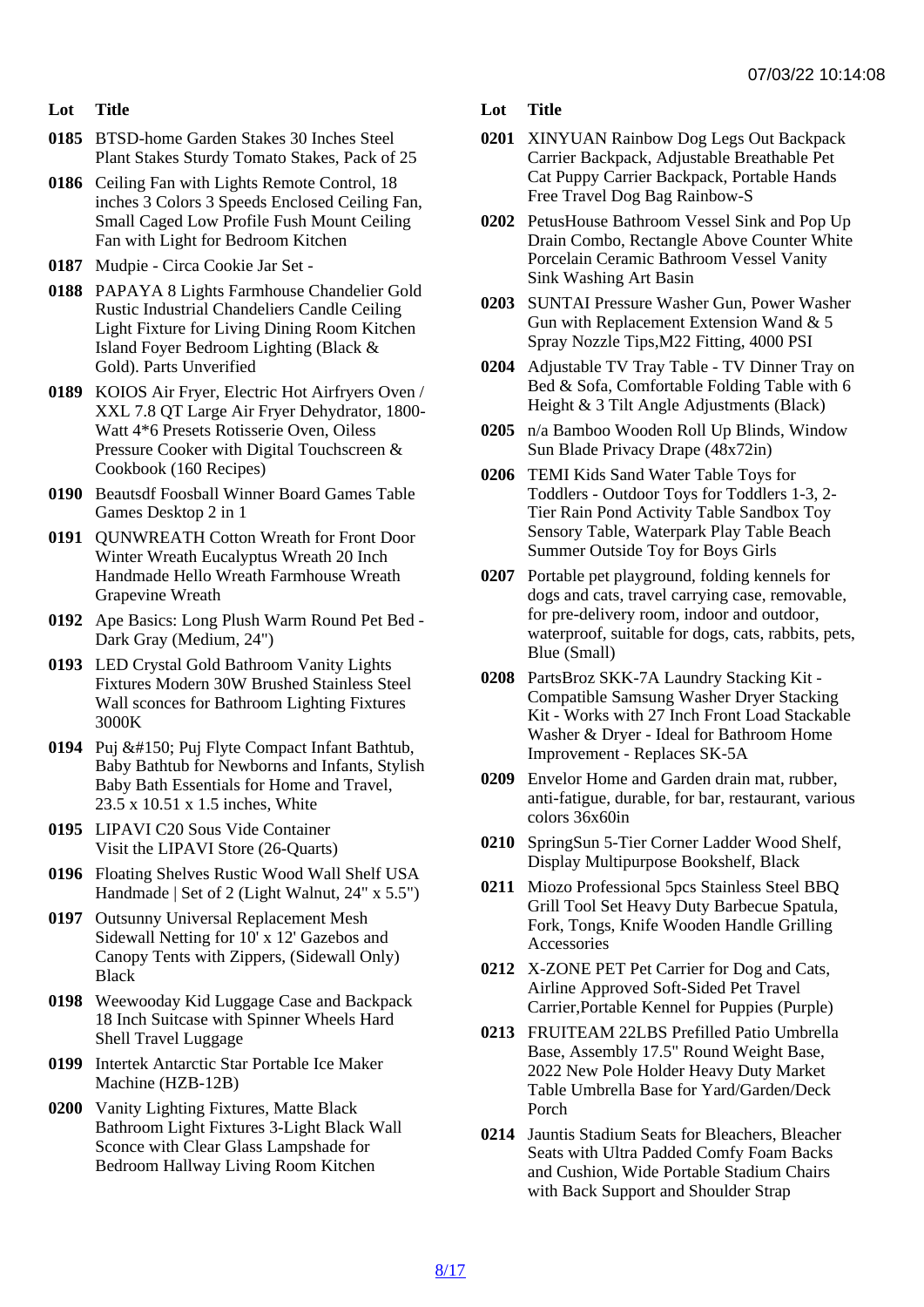- Lot Title
- 0215 Jauntis Stadium Seats for Bleachers, Bleacher Seats with Ultra Padded Comfy Foam Backs and Cushion, Wide Portable Stadium Chairs with Back Support and Shoulder Strap
- 0216 ROUND CORDLESS BEDSIDE LAMP, MULTICOLOR LED AMBIENT MOOD LIGHT, 20CM
- 0217 Bean Bag Toss Game for Kids,Outdoors Toys
- 0218 Filter Replacement, for Dyson Pure Cool Link TP02, TP03, Dyson Tower Purifier, 968126-03
- 0219 Simple Trending Stackable 2-Tier Under Sink Cabinet Organizer with Sliding Storage Drawer, Black
- 0220 Bamboo Foldable Floor Magazine Brochure Rack,Wooden Pop up 4 Pockets Catalog Literature Standing Holder Racks for Livingroom Hotel Office Shop and Tradeshow **Display**
- 0221 RBX Adjustable Aerobic Fitness Stepper with 2 Levels and Non-Slip Surface
- 0222 mDesign Plastic Stackable Kitchen Pantry Cabinet, Food Storage Bin Box with Handles, 4 Pack - Clear/White
- 0223 Amagabeli Fireplace Log Grate 20 inch Wide Heavy Duty Solid Steel Indoor Chimney Hearth 3/4 Bar Fire Grates for Outdoor Kindling Tools Pit Wrought Iron Wood Stove Firewood Burning Rack Holder Black
- 0224 Momcozy Pregnancy Pillows, U Shaped Full Body Maternity Pillow with Removable Cover - Support for Back, Legs, Belly, Hips for Pregnant Women, 57 Inch Pregnancy Pillows for Sleeping, Grey
- 0225 BINO 3-Tier Collapsing Foldable Laundry Drying Rack Silver
- 0226 BUZIO Weighted Blanket 22 Lbs,. 60x80" Grey
- 0227 Dyson Hair Dryer Holder, Dyson Hair Dryer Stand, Holds 5 Hair Dryer Accessories, Magnetic Design, Silicone Protection, Rubber Base Doesn't Move Around, Hair Dryer Bracket for Dyson Supersonic, Black
- 0228 SwitchBot Smart Air Humidifier
- 0229 Cilee 8 Piece Brushed Gold Bathroom Hardware Set , 24inch Bathroom Towel bar+Towel Ring+Toilet Paper Holder+ Robe Towel Hook , SUS304 Stainless Steel Bathroom Accessory Set
- 0230 Upsimples 11x14 Picture Frame Set of 5,Display Pictures 8x10 with Mat or 11x14 Without Mat,Wall Gallery Photo Frames,Pink
- Lot Title
- 0231 Simple Trending Standard Rod Clothing Garment Rack, Rolling Clothes Chrome. Parts Unverified
- 0232 GCI OUTDOOR FREESTYLE ROCKER INDIGO BLUE 37060
- 0233 Memory Foam Roll Up Mattress Single 75"x28"x3"
- 0234 PHANTOSCOPE 4 packs of square hypoallergenic pillow inserts
- 0235 Beckham Hotel collection gel pillow (pack for 2). Plush luxury gel pillow. Dust and mite resistant and hypoallergenic, King

0236 Uquer Swing Seat For Kids, Heavy Duty Rope Play Secure Children Swing Set, Perfect For Indoor,Outdoor,Playground,Home,Tree,With Snap Hooks And Swing Straps, 200KG/440LBS Capacity (Orange)

- 0237 Supvision Multi-Function Lightning Starting Block Sprinter Pedals 6 Angle Adjustable Sprinter Track and Field Aluminum Suitable for Plastic Runway Cinder Track
- Lid Organizer for Packets, Jars, Snacks, Pasta 0238 Pamo Babe Playard portable, sturdy playground with mattress and toy bar with soft toys (grey) P005AM
	- 0239 Deck Box 30 Gallon Outdoor Storage Box for Food Deliveries, Patio Tools, Outdoor Cushions & Pillows, Garden Supplies, Pet Stuff and Pool Accessories, Taupe (Delivery Sign & Lock Included)
	- 0240 LUCKY HERP 24inch 18W T8 UVB 10.0 Reptile Light, UVA UVB Bulb, Fluorescent Lamp for Reptiles Amphibian
	- 0241 NIUBEE Acrylic Serving Tray 12x20 Inches Spill Proof- Black Decorative Tray Organiser for Ottoman Coffee Table Countertop with **Handles**
	- 0242 Gold Elephant Metal Wall Art Decor, Home Wall Decor Sculpture Modern Abstract Elephant Wall Decor Set of 2 for Living Room, Bedroom, Office, Hotel?27.8x11.8"?
	- 0243 Floating Shelves Rustic Wood Wall Shelf USA Handmade | Set of 2 (Light Walnut, 24" x 5.5")
	- 0244 Puj Puj Flyte Compact Infant Bathtub, Baby Bathtub for Newborns and Infants, Stylish Baby Bath Essentials for Home and Travel, 23.5 x 10.51 x 1.5 inches, White
	- 0245 Intex Type S1 PureSpa 29001E Easy Set Pool Filter Cartridges - 12 Pack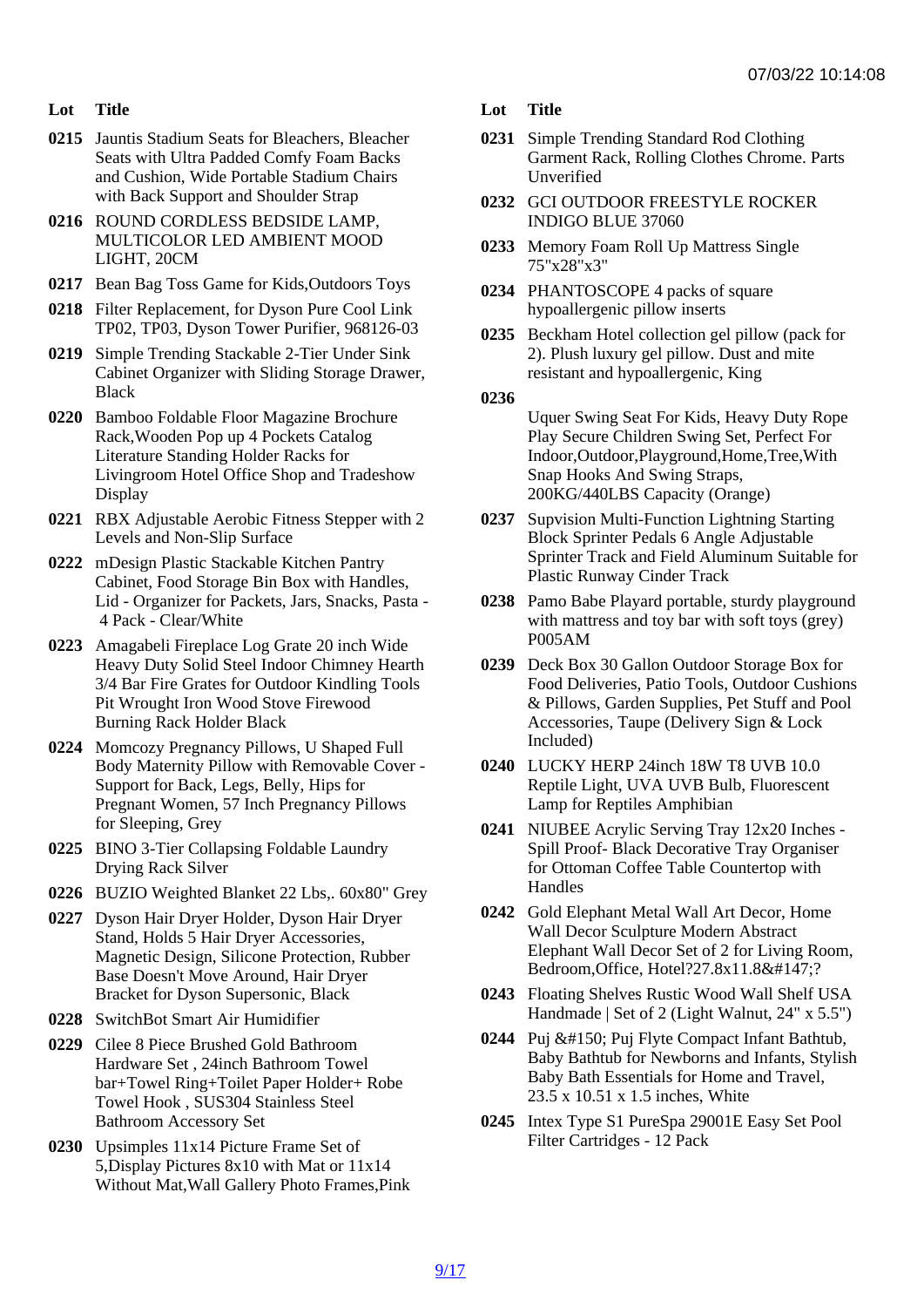- Lot Title
- 0246 Imperative Dé cor Floating Shelves Reclaimed Rustic Barnwood Farmhouse Wood Wall Shelf USA Handmade | Set of 2 (Reclaimed, 24" x 5.5")
- 0247 RLAIRN Pop up Beach Tent Sun Shelter, UPF50+ Beach Canopy Tent Sun Shade with 4 Foldable Poles, Sand Shovel and Carry Bag, Easy Setup Beach Shade, Family Portable Tent for Beach and Backyard Fun
- 0248 Magnetic Globe Black
- 0249 Magnetic Poster Hanger Frame 24 inches Wooden Magnetic Poster Frame Hanger for Scratch Off Maps, Prints, Pictures, Photos, Canvas Artwork, by Earthabitats
- 0250 Sunco Lighting 12 Pack 6 Inch Ultra Thin LED Recessed Lighting Ceiling Lights Slim, 6000K Daylight Deluxe, 14W Equivalent 100W, 850 LM Damp Rated, Dimmable Canless Integrated Junction Box, ETL
- 0251 Scooter for Kids, 3 Wheel Toddler Scooter Outdoor Toy Gifts for Boys and Girls Age 3 4 5 6 7 8 Years Old and Up
- 0252 Lacidoll 4.2 Gal Tower Humidifiers for Large Room whole house 1000 sq. ft, 16L Top Fill Cool Mist Ultrasonic Humidifier Quiet 1000mL/h Output with 360° Mist Tube for Home Office Workshop Greenhouse, School,White
- 0253 Zerria Dog Ramps for Large Dogs SUV,Dog Stairs for Car,Dog Ramps for Large Dogs,Dog Car Pet Ramps,Aluminum Lightweight, Supports up to 200 lbs,5 Steps, 5 Steps -Grass, Black. Parts Unverified
- 0254 Gimme 10 Foam Roller for Deep Tissue Massager for Muscle and Myofascial Trigger Point Release
- 0255 Everything Mary Black & Floral Rolling Scrapbook Storage Tote - Scrapbooking Storage Case for Rings, Paper, Binder, Crafts, Beads, Scissors - Telescoping Handle with Dual Wheels - Craft Case
- 0256 LED Flexible Fositan FL2540AW Bi-Color 25 x 40 cm con Stand. Parts Unverified
- 0257 Garren Fitness Maximiza Pull Up Bar Doorway Pullup Bar/Chin up Bar with 3 Sets of Screw-in Heavy-Duty Door-Mounts, 27 to 39 Inches Adjustable Width
- 0258 Foldable Camping Chair with storage bag, Folding Stool - Camping Hunting Multifunction Collapsible Camping Seat, for Outdoor activities, Garden, with Tools
- Lot Title
- 0259 BWE Kitchen Faucet with Pull Out Sprayer 3 Spray Modes Oil Rubbed Bronze Single Handle High Arc Kitchen Sink Faucet with Deck Plate Lead-Free Commercial Bar Farmhouse Pull Down Sprayer
- 0260 Huanyu Mini Table Saw Upgraded 300W 9000RPM Precision Multifunctional Table Saws Woodworking Lathe Polishing Bench Handmade Adjustable Blade Model Electric Portable Cutting Saw For DIY Crafts (Group1)
- 0261 Toaster Oven 4 Slice, Multi-function Stainless Steel Finish with Timer - Toast - Bake - Broil Settings, Natural Convection - 1100 Watts of Power, Includes Baking Pan and Rack by Mueller Austria
- 0262 Tesvor M1 Robot Vacuum Cleaner w/2yr Warranty - 4000pa Powerful Suction, Self-Charging, Black
- 0263 Growsly Inflatable pool for children of 81 x 55 inches, with basketball ring and dinosaur spray, water toys for outdoor use, in summer, suitable for boys and girls of 3 years of age, pets and relatives
- 0264 MOUNT PRO Single Monitor Stand Free Standing Full Motion Monitor Desk Mount Fits 1 Screen up to 32 inches,17.6lbs with Height Adjustable, Swivel, Tilt, Rotation, VESA 75x75 100x100
- 0265 Greenstell Floating Shelves Wall Mounted Set of 2, Wall Shelves with 2 Towel Holders & 12 Hooks, Multifunctional Storage Shelf Rustic Wood Decoration Shelves for Bathroom, Living Room (White 23.6in)
- 0266 Olympia Tools 410-008 Platform Hand trucks, 330-pound capacity, olive green/blue
- 0267 VIVOHOME 17 Feet Indoor and Outdoor Inflatable Blow up Mega Movie Projector Screen with Carry Bag for Front and Rear Projection
- 0268 Kamiler Dresser with 8 Drawers,4-Tier Wide Chest of Drawers,Tall Storage Organizer Tower Unit for Bedroom,Living Room,Hallway,Closets - Sturdy Steel Frame,Wood Top, Easy Pull Fabric Bins(Retro)
- 0269 OHHO Stainless steel 12 in 1 air fryer with One Touch Duo digital control system: multicooker, slow cooker air fryer, vaporizer, stir-fry, grill, etc. With a kit of luxury accessories and more than 200 digital recipes (6L - Air fryer and multi-kitchen)
- 0270 Beckham Hotel collection gel pillow (pack for 2). Plush luxury gel pillow. Dust and mite resistant and hypoallergenic, King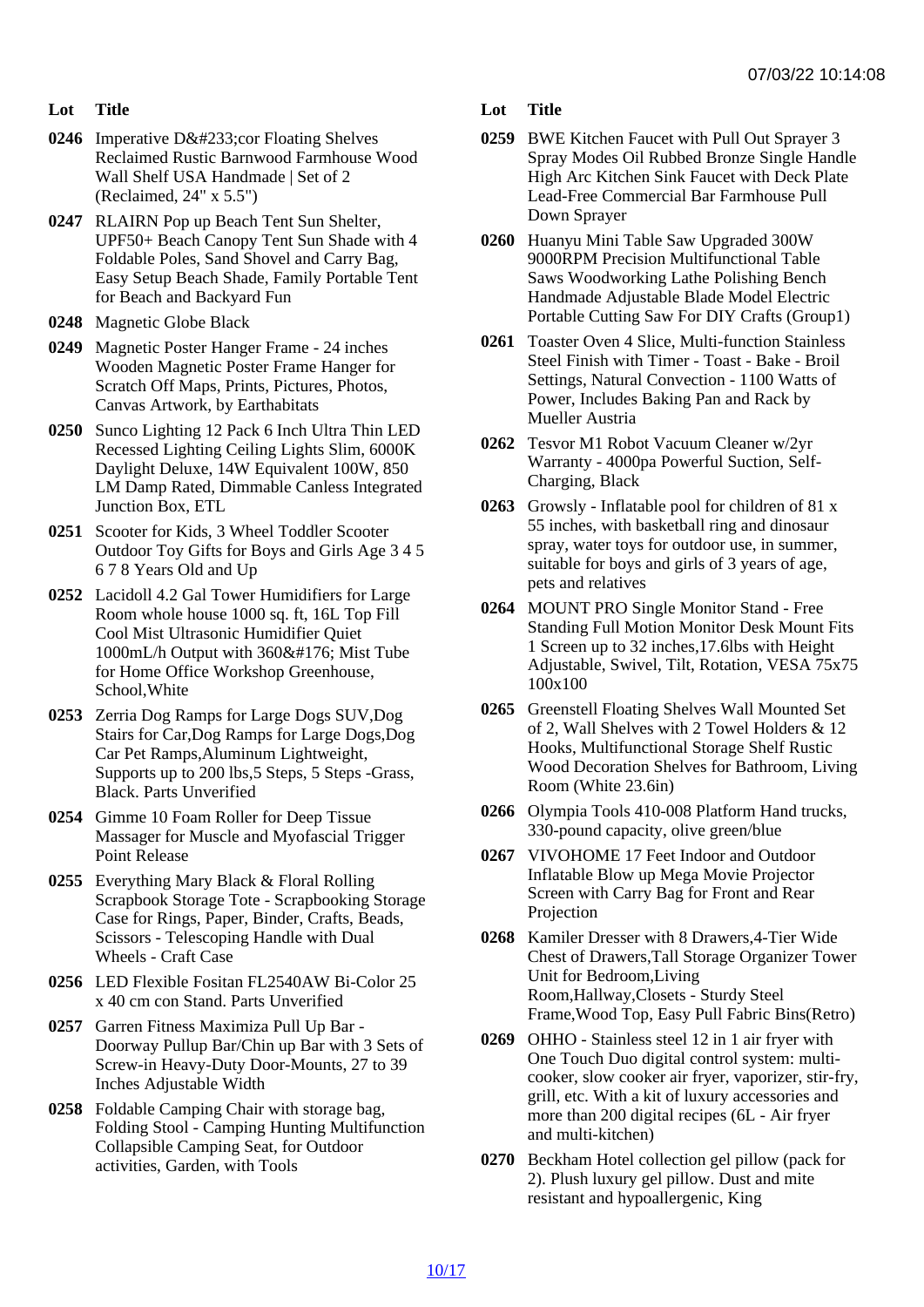- Lot Title
- 0271 16 Inch Retro Buffalo Hunter Leather Laptop Messenger Bag Office Briefcase Crossbody Travel Bag For Men And Women College Bag Office Laptop Bag (16 inch)
- 0272 Indoor/Outdoor High Back Chair Cushion ,Spring/Summer Seasonal Replacement Cushions.(Coffee) 64"x20"
- 0273 Ralbay Vintage Bathroom Vanity Lighting Fixtures 4-Lights Industrial Matte Black Finish with Clear Glass Vanity Lights Farmhouse Bathroom Vanity Lights Wall Sconce
- 0274 STEALTH Core Gamer Trainer Personal Dynamic Ab Plank Workout, Interactive Fitness Board Powered by Gameplay Technology for a Healthy Back and Strong Core (Orange Energy)
- 0275 Space Heater, KopBeau 1500W Oil Filled Radiator Electric Heater with Digital Thermostat, 24 Hrs Timer & Remote, Portable Heater for Full Room Indoor
- 0276 ANFIRE Commercial Electric Cotton Candy Machine Pink Candy Floss Maker for Kits or Party - Includes 10 Cones & Scoop
- 0277 Beckham Hotel Collection Bed Pillows for Sleeping - King Size, Set of 2 - Soft, Cooling, Luxury Gel Pillow for Back, Stomach or Side **Sleepers**
- 0278 Albott Pro Stunt Scooter Complete Trick Scooters Aluminum Entry Level Freestyle Kick Scooters for Kids 8 Years and Up, Boys, Children, Teens
- 0279 Albott Pro Stunt Scooter Complete Trick Scooters Aluminum Entry Level Freestyle Kick Scooters for Kids 8 Years and Up, Boys, Children, Teens
- 0280 (Pack of 2, White) 18 x 18 Inches Bed and Couch Pillows - Indoor Decorative Pillows
- 0281 Powerfit Elite Vibration Plate Exercise Machine with Loop Resistance Bands - Whole Body Workout Fitness Platform for Home Training and Shaping
- 0282 Foot Spa Bath with Heat and Massage and Bubbles, Foot Bath Massager w/16 Motorized Shiatsu Rollers,Digital Temperature Control,Red Light,Pedicure Foot Soaker w/Warm Water Soothe Tired Feet Home Use
- 0283 Olympia Tools 82-738 Adjustable Hydraulic Stool, Black Visit the Olympia Tools Store.Part Unverified.
- Lot Title
- 0284 18 inch Retro Wall Clock, Display Thermometer and Hygrometer Outdoor Waterproof Wall Clock, Non-Ticking Decorative Clock with Battery Operated
- 0285 18 inch Retro Wall Clock, Display Thermometer and Hygrometer Outdoor Waterproof Wall Clock, Non-Ticking Decorative Clock with Battery Operated
- 0286 OUQI LED Ceiling Light,Vander Life 72W LED Ceiling Lamp 6400LM White 6 Rings Lighting Fixture for Living Room,Bedroom,Dining Room,Dimmable Remote Control,3 Colo
- 0287 Sunco Lighting 12 Pack 6 Inch Ultra Thin LED Recessed Lighting Ceiling Lights Slim, 6000K Daylight Deluxe, 14W Equivalent 100W, 850 LM Damp Rated, Dimmable Canless Integrated Junction Box, ETL
- 0288 Brown White Cow Skin Pattern Print Blanket Soft Sherpa Farm Animal Design Throw Blankets for Couch Farm Animal Cow Blanket Fluffy Blanket Travel Blanket Cute 60x80 Inch
- 0289 TokeShimi 40 x 30 Inch Wall Mirror for Bathroom Black Metal Frame Decorative Rectangular Wall Mounted Home Decor Corner Hangs Farmhouse Mirror (Horizontal/Vertical)
- 0290 IKARE Heavy Duty Metal Swing Frame, Extra Large Swing Stand for Kids and Adults, Supports up to 440 LBS, Fits for Most Swings, Great for Indoor and Outdoor Activities, Garden, Backyard, Playground. Parts Unverified
- 0291 FITPULSE Premium Vibration Plate Exercise Machine with Resistance Bands, Loop Bands and Push-up Bars - Home Exercise Equipment Vibrating Plate for Whole Body - Vibrating Plate Exercise Machine
- 0292 TechOrbits Dual Monitor Stand, Universal Desktop Mount Arms for 13- to 30-inch Computer Screen, 2-Monitor Adjustable Arm Mount with Full Motion Rotation, Clamp and Gas Springs
- 0293 Vanteriam Patio High Back Chair Cover, Heavy Duty Waterproof Patio Swivel Chair Covers - Rip Resistant Patio Bar Chair & Stool Cover, 2 Pack - 24''W x 26''D x 35''H Beige & Brown
- 0294 Beckham Hotel collection gel pillow (pack for 2). Plush luxury gel pillow. Dust and mite resistant and hypoallergenic, King
- 0295 EDOW Throw Pillow Inserts, Set of 4 Lightweight Down Alternative Polyester Pillow, Couch Cushion, Sham Stuffer, Machine Washable. (White, 20x20)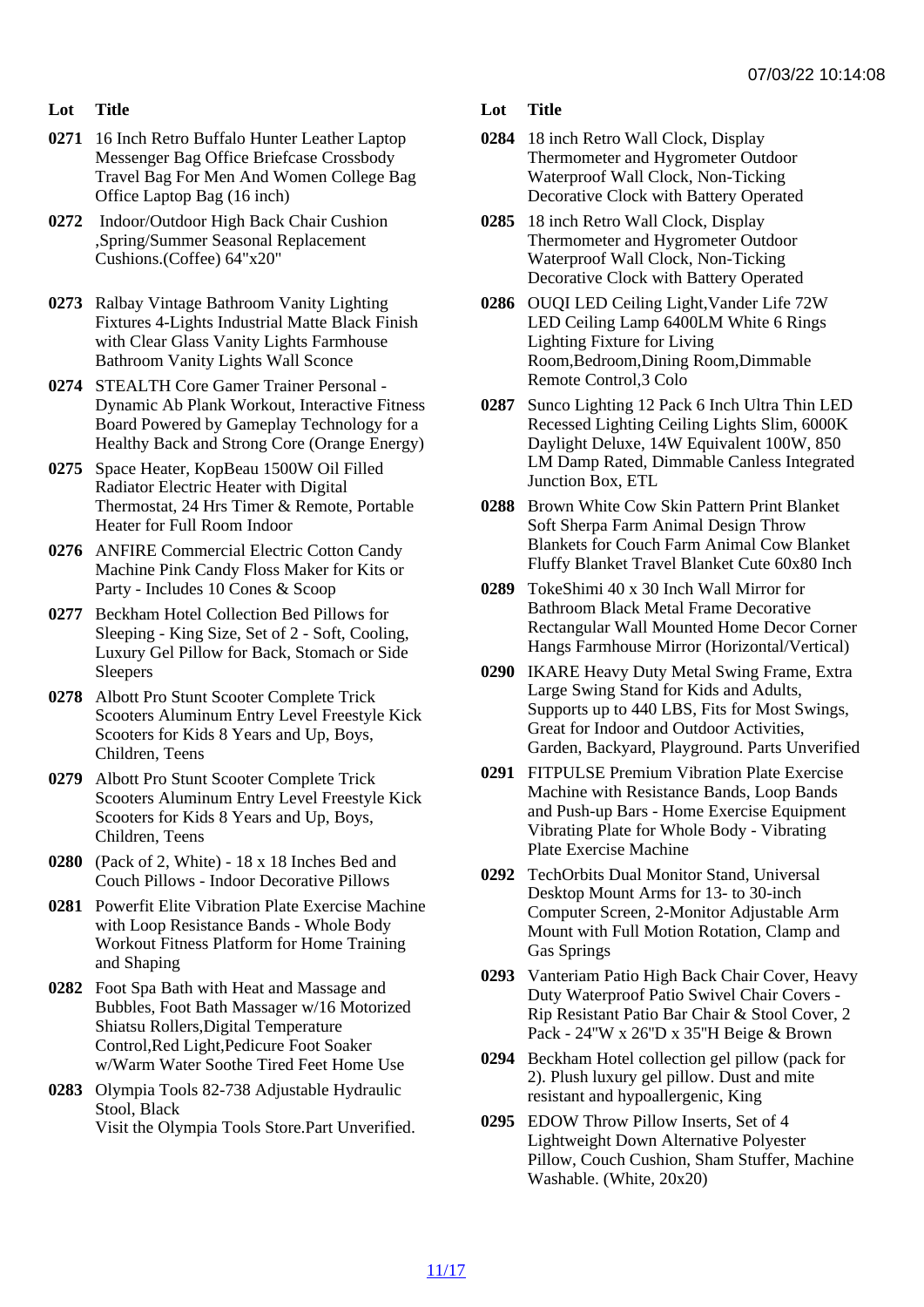- Lot Title
- 0296 Euhomy Ice Maker Machine Countertop, 40Lbs/24H Auto Self-Cleaning, 24 pcs Ice Cube in 13 Mins, Portable Compact Ice Cube Maker, with Ice Scoop & Basket, Perfect for Home/Kitchen/Office/Bar (Black).
- 0297 Lonsince Gold Sink Protector,24 15/16" X 13 1/8" Kitchen Sink Grid Gold,Stainless Steel Sink Protector,Sink Bottom Grid,Sink Grate
- 0298 VIVOHOME 16 Feet Indoor and Outdoor Inflatable Blow up Mega Movie Projector Screen with Carry Bag for Front and Rear Projection
- 0299 Sauna Blanket Enhanced Version Far Infrared Controller 2 Zone Digital Heat Sauna Blanket Heating Therapy SPA Body Detoxification Machine (Purple)
- 0300 ART & ARTIFACT Solar Lamp Post Bird Bath - Weather Resistant Outdoor Pedestal LED Lighted Birdbath, Flower Planter - Verdigris Finish. Parts Unverified
- 0301 Queen Weighted Blanket 20 lbs 76x86 Light Grey & White Sherpa Fleece Ultra Soft Fabric - The Highest Thread Count Weighted Blanket On The Market
- 0302 A ADILACA Women's 6-Button Sailor Trousers, Casual Work Office Basic Flare Dress Pants, High Waist Straight-Leg Long Pants, Size M (Black)
- 0303 A ADILACA Women's 6-Button Sailor Trousers, Casual Work Office Basic Flare Dress Pants, High Waist Straight-Leg Long Pants, Size L(Black)
- 0304 PETKIT Smart Pet Feeder Wifi App Control Pet Dog Cat Food Dispenser Dish Fresh
- 0305 BATTOP Pop Up Beach Tent,4 Person Tent Sun Shelter,Anti UV Easy Set Up Sun Shade Tent for Beach,Portable Umbrella Shelter Tents,Lightweight Outdoor Family Tent(Beach Tent-Light Blue
- 0306 PUPUFU Large Leather Desk Pad 47.2''x23.6'' Dual Sided Office Desk Mat Extra Big Mouse Keyboard Pad Waterproof Mousepad Desk Cover Writing Pad for Office and Home(Black)
- 0307 Viscosoft Faux Fur Throw Size 50" x 60" Sherpa Luxury Blanket Grey - Shed Free Furry Winter Comforter - Big Fluffy Plush Decorative Throw for Couch or Bed
- 0308 Kantek MAXVIEW LCD Monitor Magnifier Filter for 21.5-Inch and 22-Inch Widescreen Monitors (Measured Diagonally) (MAG22WL)

Lot Title

- 0309 SUADEX Safety Shoes Breathable Mens Work Shoes Anti-smashing Industrial Steel Toe Cap Sneakers Puncture Proof Plus Size 10
- 0310 PUPUFU Large Leather Desk Pad 47.2''x23.6'' Dual Sided Office Desk Mat Extra Big Mouse Keyboard Pad Waterproof Mousepad Desk Cover Writing Pad for Office and Home(Black)
- 0311 PureFit Super Stretch Sofa Slipcover Spandex Non Slip Soft Couch Sofa Cover, Washable Furniture Protector with Non Skid Foam and Elastic Bottom for Kids, Pets ?Sofa, Peacock Blue?
- 0312 AMAVIP Rockery Stream Tabletop Fountain, Zen Meditation Indoor Waterfall Feature with Automatic Pump, for Home Office Bedroom Desk Decoration (Style 1)
- 0313 18pcs Skinny Acrylic Tumbler with Lid and Straw 16oz Matte Cups Double Wall Plastic Tumbler Cups Vinyl, Black
- 0314 Hello! HM-21 Music Soprano Ukulele 21in (Red)
- 0315 Lohanu's amazing looking camel cellulele spilled with armrest glossy finish with 3-band equalizer and pickup with all accessories included. (tenor size)
- 0316 ATIVAFIT Half Ball Balance Trainer with Straps Yoga Balance Ball Anti Slip for Core Training Home Fitness Strength Exercise Workout Gym
- 0317 Genubi Industry Curb Ramp Portable Lightweight Heavy Duty Plastic Threshold Ramp for Driveway, Loading Dock, Sidewalk, Car, Scooter, Bike, Motorcycle
- 0318 Sky Solutions Anti Fatigue Mat Cushioned 3/4 Inch Comfort Floor Mats for Kitchen, Office & Garage (20 in x 32 in - Black)
- 0319 Rogmars Industrial Pipe Bathroom Floating Shelves with Towel Bar and Hooks, Farmhouse Bathroom Shelves with Towel Rack Over Toilet Industrial Pipe Shelving Rustic Wall Shelves 2 Tier 19.7 Inch Brown
- 0320 6x2ft Anti Non-Slip Yoga Mat, Burgundy
- 0321 Juicer Machines 1000W, Centrifugal Juicer Machines with 3.5" Big Mouth, Easy Clean, BPA-Free, High Juice yield, Juice Extractor for Fruit Vegetable, Juicer Recipe Book & Brush Anti-drip Dual-Speed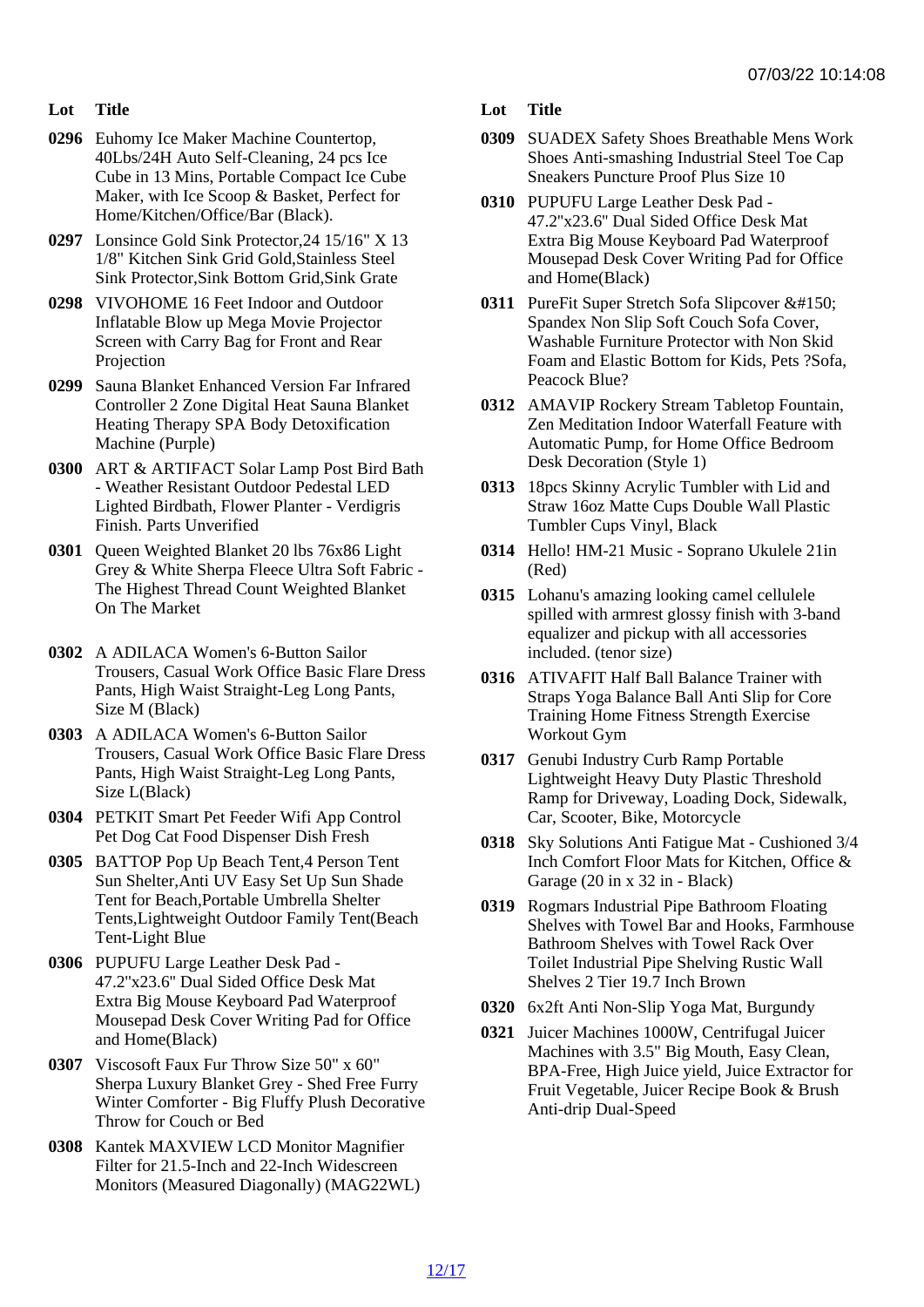- Lot Title
- 0322 CHARMAID 5 LEDs Mirror Jewelry Armoire Wall Door Mounted, Lockable Jewelry Cabinet with 4 Drawers and Full Length Mirror, Large Capacity Jewelry Organizer Storage Jewelry Box with Drawers (Brown)
- 0323 Wallniture Denver Wall Bookshelf for Kids Room, 24" Floating Shelves for Wall Storage, Natural Wood Picture Ledge Shelf Set of 2
- 0324 Electric Gooseneck Kettle, Hot Water Kettle 100% Stainless Steel Inner for Pour-over Coffee & Tea 1200W 0.8L Electric Kettle Temperature Control with LED Display, 2H Hold Warm, Auto-off, Stopwatch
- 0325 KINAMADE Elevated Pet Bed,Cooling Pet Cot for Large Medium Small Dog/Cat-Portable for Camping,Durable Frame with Breathable Mesh-Good for Summer Beach Sunbathing
- 0326 LIPAVI C20L-VM1 Lid for LIPAVI C20 Sous Vide Container, with precision cut-out for the VacMaster VM1 / Eurodib SV-123 immersion circulator
- 0327 HEMMOTOP Green Screen Backdrop with Stand Kit 5x6.5ft for Zoom, 2-in-1 Reversible Blue Screen and Green Screen with Portable T-Shaped Background Support Stand, 5 x Backdrop Clip
- 0328 Bath Mat for Luxury Shower Non-Slip Bamboo Sturdy Water Proof Bathroom Carpet for Indoor or Outdoor Use
- 0329 CHURERSHINING EVA Teak Decking Sheet for Boat Yacht Marine Floor Carpet Non-Slip and Self-Adhesive Bevel Edge 94.5"x35.4"
- 0330 Everything Mary Black Stamped Rolling Sewing Machine Tote - Sewing Machine Case Fits Most Standard Brother & Singer Sewing **Machines**
- 0331 BIOBY Baby Swing for Infants Motorized Portable Swing, Cradling Swing, Music Speaker with Remote Control. Parts Unverified
- 0332 Klabb 8008 Kitchen Faucet Matte Black Single Handle Brass Pull Out Kitchen Faucet with Sprayer with Desk Plate. Parts Unverified
- 0333 APICIZON 10 Tiers Shoe Rack, Shoe Rack Organizer for 50 Pairs, Non-Woven Fabric Shoe Storage Shelf Tower for Closet / Entryway / Garage, Grey. Parts Unverified
- 0334 JZ&#183: HOME 1306 Rustic Texture Wood Planl Wallpaper Rolls,Gray/Brown/Black Faux Wood Plank Wallpaper Murals Home Kitchen Bedroom Living Room Decoration 20.8" x 31ft
- Lot Title
- 0335 Inline Skates for Men Roller Skates Blades Adult,Outdoor Inline Skates,Inline Speed Skates for Women,Street Urban 4-Wheel Inline Skates for Beginner with Break Pad,Blue. Size 12
- 0336 ILAISIHOME Luxury Gold Decorative Single Curtain Rod Set with Crystal-clear Faceted Finials, 36-72 in, Standard Single Drapery Rod for 1 Pack, 1-1/8 in diameter, Adjustable Length
- 0337 United Ortho Air Cam Walker Fracture Boot, Medium, Black
- 0338 Solar Wind Spinner Arabesque 75in Multi-Color Seasonal LED Lighting Solar Powered Glass Ball with Kinetic Wind Spinner Dual Direction for Patio Lawn & Garden, Easy to Assemble and LED Color Changing
- 0339 Leniure Gold Circular LED Light Ceiling Lamp Chandelier Lighting Fixture 23" Wide 16" Deep 5" High, Warm White 3000K
- 0340 ALPHA CAMP Oversized Camping Folding Chair Heavy Duty Support 450 LBS Oversized Steel Frame Collapsible Padded Arm Chair with Cup Holder Quad Lumbar Back Chair Portable for Outdoor,Black
- 0341 6 pcs Blue Artificial Pampas Grass Faux Fluffy Pampas Grass Short Pompass Grass Branches Natural Pampas Grass Plants for Living Room Wedding Home Decor Flower Arrangements
- 0342 Golf Practice Net Golf Hitting Training Aids Nets with Target and Carry Bag for Backyard
- 0343 Sanduby Bathroom Vanity Lights Fixtures 26 Inches Bathroom Lighting Fixtures Over Mirror, 12W Black Vanity Lights for Bathroom, Acrylic Vanity Light Bar 6000K Cool White
- 0344 LOOBANI Dog Indoor Potty Systems, Dog Grass Pad with Tray for Puppy Training, with 2 Packs Replacement Grass Pee Pad, Dog Turf Potty for Outdoor or Apartment

0345

Bamboo Tv Tray Table Sofa End Couch Table Laptop Desk Snack C "Z"Shape

- 0346 HIKERGARDEN 10 Person Camping Tent Portable Easy Set Up Family Tent for Camp, Windproof Fabric Cabin Tent Outdoor for Hiking, Backpacking, Traveling
- 0347 Luxja All-in One Bag Compatible with Cricut Die-Cut Machine and Cricut Easy Press (9 x 9), Carrying Case Compatible with Cricut Machine (Cricut Explore Air and Maker) and Supplies, **Black**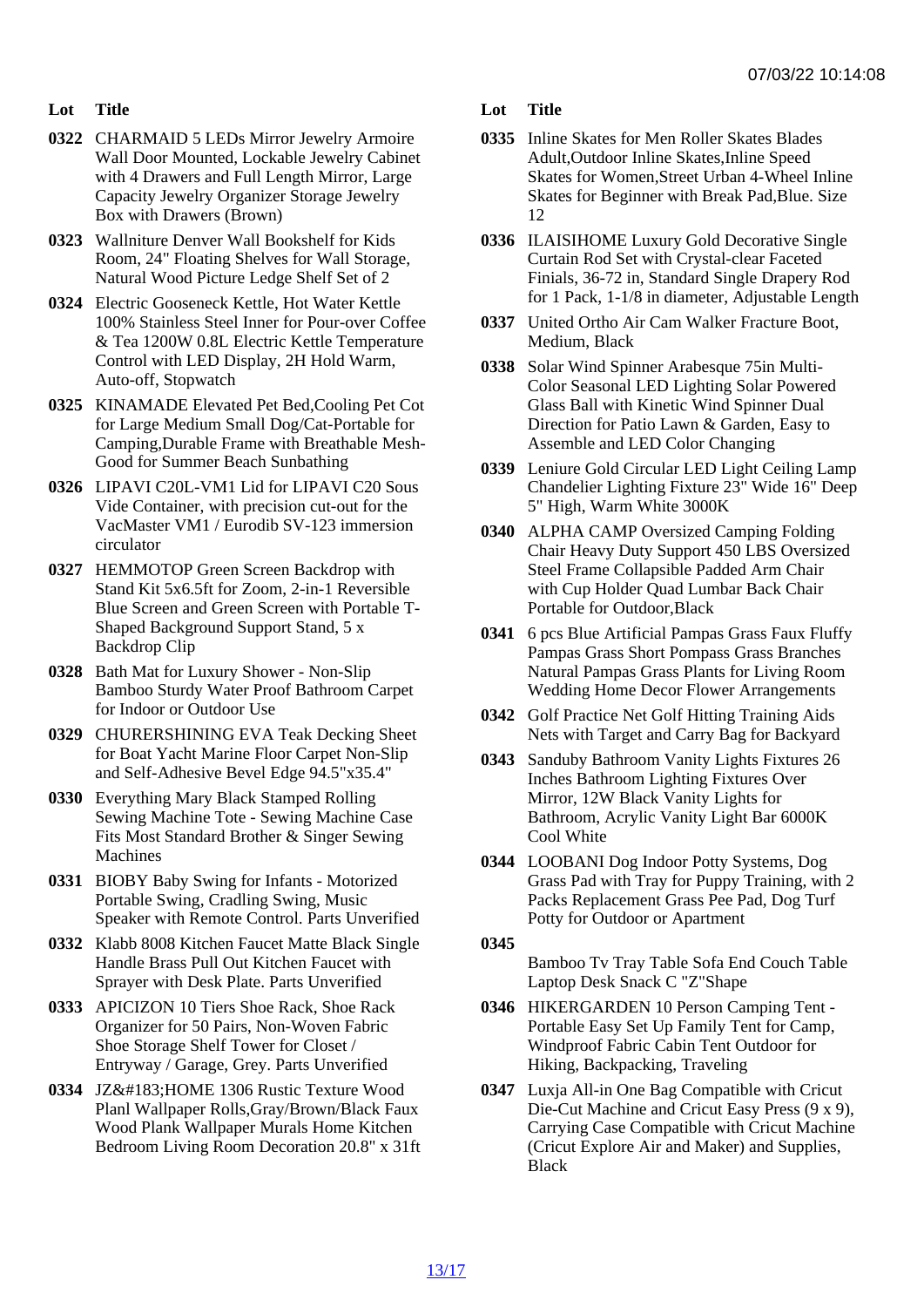- Lot Title
- 0348 fibermarkers 48" Pack 20 Bule Color High Visible 5/16" Day Snow Polo Solid Post Marker with 3pcs White Reflective Tape, Driveway Marker
- 0349 FUBIRUO Adjustable Adjustable Metal Rustic Industrial Bar Stools for Cottage and Kitchen Bar, 22 to 28 Inch Wooden Top Wooden Stool Set 2
- 0350 1. GO Steel Garden Arch, 7 Feet 2 Inches High x 4 Feet 5 Inches Wide, Garden Arbor for Various Climbing Plants, Outdoor Garden
- 0351 LINSY HOME Chest of drawers for bedroom, high chest of drawers with 8 fabric drawers, chest of drawers with steel frame and wooden top, storage tower for hallway, wardrobes, hallway and living room, Dark Grey
- 0352 Permo Bedside Touch Control 3 Way Dimmable Table Lamp,Milk White Glass Shade,Perfect for Bedroom Nightstand Living Room College Dorm Office.
- 0353 Glass Turtle Tank Aquarium, SILICAR Turtle Habitat Reptile Terrarium with Basking Platform, Bottom Drain Design, Multifunctional Area Great for Turtles, Hermit Crabs, Terrapin and Small Reptiles. Parts Unverified
- 0354 WYBOT Cordless Robotic Pool Cleaner, Pool Vacuum for Above Ground Pools and Flat Bottom In Ground Pools, Lasts 50 Mins, Dual-Motor, 180?m Fine Filter, for Pool Surface Up to 525 Sq.Ft, Blue.
- 0355 Calloway Mills Summer Bouquet Doormat (17" x 29")
- 0356 Baby Swing for Infants, Bellababy Remote Control Baby Rocker, Intelligent Auto-Sensing System, 5 Sway Speeds and 10 Lullabies, Bluetooth Music Speaker, USB Cable, Non-Rechargeable. Parts Unverified
- 0357 Crystli 3 Inch Memory Foam Mattress Topper Twin Bed Mattresses with 2 Foam Layers for Optimal Softness and Support
- 0358 20" x 30" Black Mirror for Wall- Sturdy Metal Black Framed Mirror - Rectangle Mirror with Beautiful Metal Frame for Bathroom, Entryway, Living Room & More! Black Framed Rounded Corner Deep Set Design
- 0359 OSPORTIS Stadium Seats for Bleachers with Back Support, Bleacher Seats with Backs and Cushion, Wide Padded Portable Stadium Seats Chairs with Backs and Shoulder Strap
- Lot Title
- 0360 OSPORTIS Stadium Seats for Bleachers with Back Support, Bleacher Seats with Backs and Cushion, Wide Padded Portable Stadium Seats Chairs with Backs and Shoulder Strap
- 0361 Doxo Small Bathroom Storage Cabinet, 6.5" W x 7.5" D x 32" H Toilet Paper Holder with Door & Shelves, Floor Standing Utility Organizer for Corner Laundry Narrow Space, White
- 0362 Poster Holder for Display, Adjustable Pedestal Sign Stand Up to 78 Inches, Double Sided for Board & Foam, Sign Holder Stand with Non-Slip Mat Base for Wedding, Restaurant or Business (Black). Parts Unverified
- 0363 XIPUDA Farmhouse Light Fixtures Pendant Lights for Kitchen Island, Rustic Light Pendant Hanging Light Industrial Island Chandelier in **Kitchen**
- 0364 Jumpfly Replacement Trampoline Mat Fits 14ft Frames with 72/96/100 V-Rings, Using 6.5- 8.5" Springs Premium Trampoline Mat
- 0365 Uhamho Faux Fur Velvet Fluffy Bedding Duvet Cover Set Down Comforter Quilt Cover with Pillow Shams, Ultra Soft Warm and Durable (Pink, Queen)
- 0366 Walk Fly 7 x 10FT Backdrop Stand, Photo Video Studio Adjustable Background Stand with 6 x 9FT 3 Color Washable Backdrop (Black/White/Green Screen) for Advertising Display, Christmas Parties Wedding. Parts Unverified
- 0367 POOLPURE PLFPCC130 Pool Filter Replaces Pentair CCP520, R173578, PCC130, Unicel C-7472, Filbur FC-1978, FC-6475, Clean and Clear Plus 520, 817-0143, 178585, 4 X 130 sq. ft. L x OD:32 1/16"x 7" 4 Pack
- 0368 Molblly Computer Desk with 47 Inch Storage Shelves for Home Office Desk, Modern Simple Style Steel Frame for PC Table with Shelving, **White**
- 0369 GREENSTELL Clothes Rack, Industrial Pipe Clothing Garment Rack on Wheels with Brakes, Commercial Grade Heavy Duty Sturdy Metal Rolling Clothing Coat Rack Holder 1 Pack (59x24x63 inch)
- 0370 Baby Playpen, Extra Large Play Yard, Indoor & Outdoor Kids Safety Activity Center with Gate & Anti-Slip Rubber Bases, Big Safety Sturdiness Babys Fences for Babies, Infant, Toddler, Childs (Grey)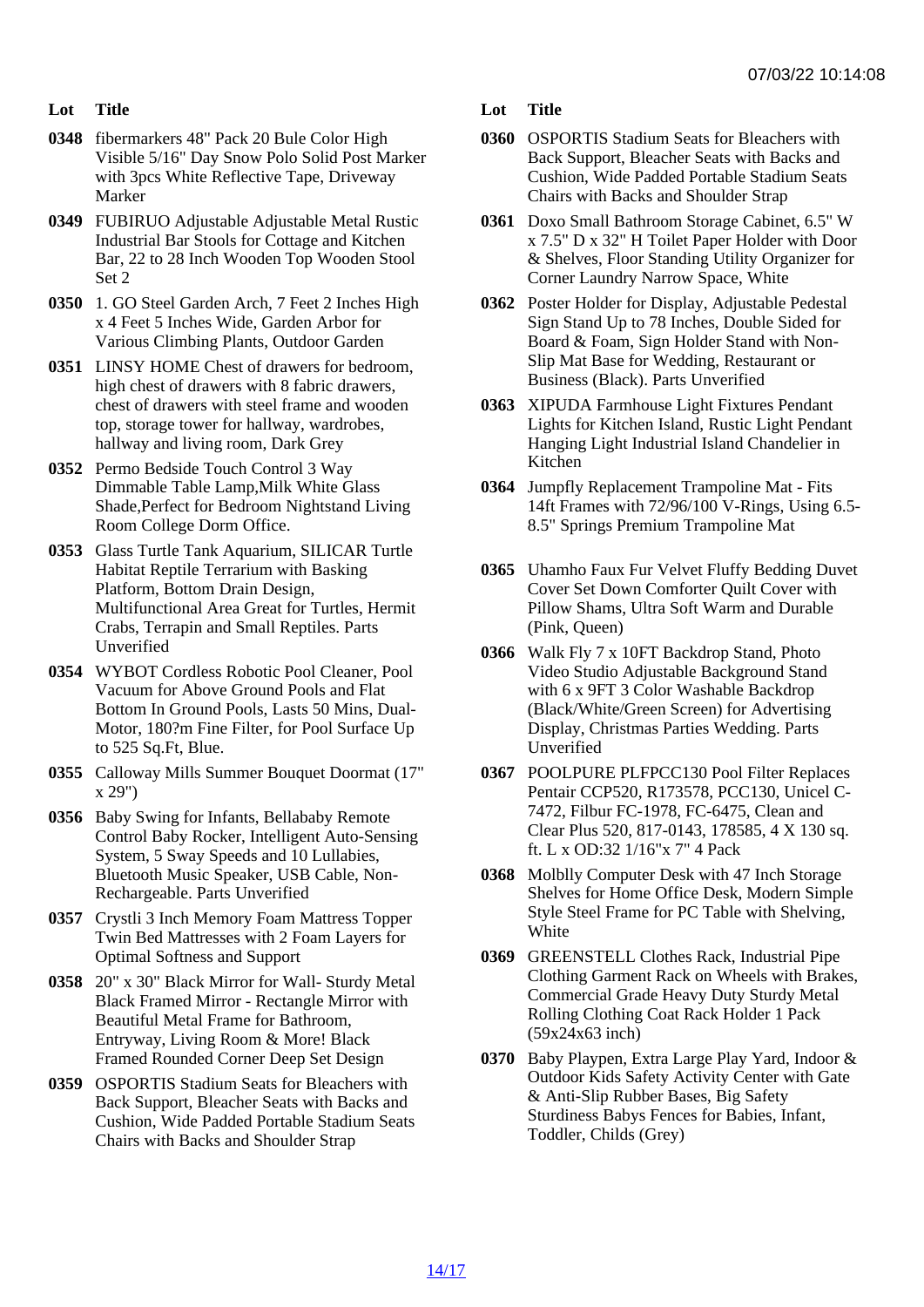- Lot Title
- 0371 1.25 cubic inch waterproof money bag with waterproof waterproof money bag, anti-theft security with combination lock and emergency battery box, digital money cabinet safes, firearms, ammunition
- 0372 Universal TV Stand with Mount 100 Degree Swivel Height Adjustable and Tilt Function for 19 to 42 inch LCD, LED OLED TVs,HT1001B
- 0373 XBurmo TV Trays 4PCS TV Tables Foldable Side Table for Bedroom Living Room Industrial Snack Table for Small Space Easy Assembly and Storage Burned Brown 18.9'' X 14.2''
- 0374 Lakhow 180CZ Folding Table 6 Foot Plastic Folding Table Indoor & Outdoor for Picnic, BBQ, Party, White Granite (White)
- 0375 Monk & Llama Floor Chair with Backrest Support – Portable and Adjustable Meditation Chair for Floor Seats, Yoga, Games, Backjack Floor Chairs for Adults and Children – Japanese Folding Floor Seat
- 0376 STEELAID Room Divider Folding Partition Privacy Screen for School, Church, Office, Classroom, Dorm Room, Kids Room, Studio, Conference - 102" W X 71" Inches - Freestanding & Foldable. Parts Unverified
- 0377 NICREW ClassicLED Aquarium Light, Fish Tank Light with Extendable Brackets, 48-Inch, 32 Watts
- 0378 Dazone Raised Dog & Cat Feeder Stand, Funkeen Elevated Dishes with 2 Washable Stainless Steel Bowls for Water, Food & Treats (Great for Small Dogs/1 Pint). Parts Unverified
- 0379 Cordless Weed Eater Grass Trimmer Battery Powered 21V 2000mAh, Electric Weed Wacker Brush Cutter,Height Adjustable Edger Trimmer Mini-Mower 3-in-1 Cutting Tool,8 Blades,1 Wheels,2 Batteries,1 Charger. Parts Unverified
- 0380 HulaFish Foldable Insulated Picnic Basket with lid 32L Extra Large Insulated Bag for Picnic, Food Delivery, Take Outs, Grocery Shopping, and as Cooler Bag. Foldable Design Compact for Storage
- 0381 CELETOY Kitchen Playset, 42 PCS Kitchen Toy Set for Toddlers, Mini Kitchen Set with Realistic Lights & Sounds, Simulation of Spray, Toy Kitchen Accessories Set for Toddlers, Girls, Boys. Parts Unverified
- 0382 KUCCU Stand Mixer, 6.5 Qt 660W, 6-Speed Tilt-Head Food Dough Mixer, Kitchen Electric Mixer with Stainless Steel Bowl,Dough Hook,Whisk, Beater, Egg white separator (6.5- QT, Silver)
- Lot Title
- 0383 Ozark Trail Lounge Camping Chair with Detached Footrest
- 0384 Allen + Roth Chesler Oil Rubbed Bronze 2- Handle 4-in centerset WaterSense Bathroom Sink Faucet with Drain with Deck Plate
- 0385 Solar Street Light,300W Solar Street Lights Outdoor Dusk to Dawn 30000Lumens Motion Sensor with Remote Control,IP67 Waterproof Led Solar Outdoor Lights,for Parking lot,Garden,Street(2 Set)
- 0386 ORFORD Non-Skid Wheelchair Ramp 3FT, Threshold Ramp with a Non-Slip Surface, Portable Aluminum Foldable Mobility Scooter Ramp, for Home, Steps, Stairs, Doorways, Curbs
- 0387 Sunnyfeel Camping Rocking Chair, Luxury Padded Recliner, Oversized Folding Lawn Chair with Pocket, 300 LBS Heavy Duty for Outdoor/Picnic/Lounge/Patio, Portable Camp Rocker Chairs with Carry Bag (grey)
- 0388 FUZ Contemporary Shower Panel Tower System Stainless Steel 6-Function Faucet LED Rainfall Waterfall Shower Head + Handheld Sprayer + Rain Massage Body Jets + Tub Spout,Brushed Nickel
- 0389 TOGEDI Bike Pump Ergonomic Bicycle Pump with Large Pressure Gauge Bicycle Floor Pump fits Presta and Schrader Valve for Road Bike, MTB, Hybrid, Balls, 200PSI
- 0390 Anngrowy Shower Tent Pop-Up Privacy Tent Camping Portable Toilet Tent Outdoor Camp Bathroom Changing Dressing Room Instant Privacy Shelters for Hiking Beach Picnic Fishing Potty, Extra-Tall, UPF 50+
- 0391 Wellmet 8 Lights Farmhouse Iron Chandeliers for Dining Rooms 28 Inch, Wagon Wheel Chandelier Candle Style, Rustic Hanging Ceiling Light Fixture Bedroom Living Room Foyer Hallway, Faux Wood Finish
- 0392 Broadway Basketeers Corporate Gift Basket Tower 5pcs
- 0393 Projector Screen with Stand 100 Inch Portable Projection Screen 16:9 4K HD Outdoor Movie Screen with Carry Bag for Indoor Outdoor Home Theater Foldable Anti Crease
- 0394 Yeedi vac max Robot Vacuum and Mop, 3000Pa Suction Power, Carpet Detection,Visual Mapping and Navigation, Editable Home Map,Virtual Boundary, 200mins Runtime, Self-Empty Station Compatible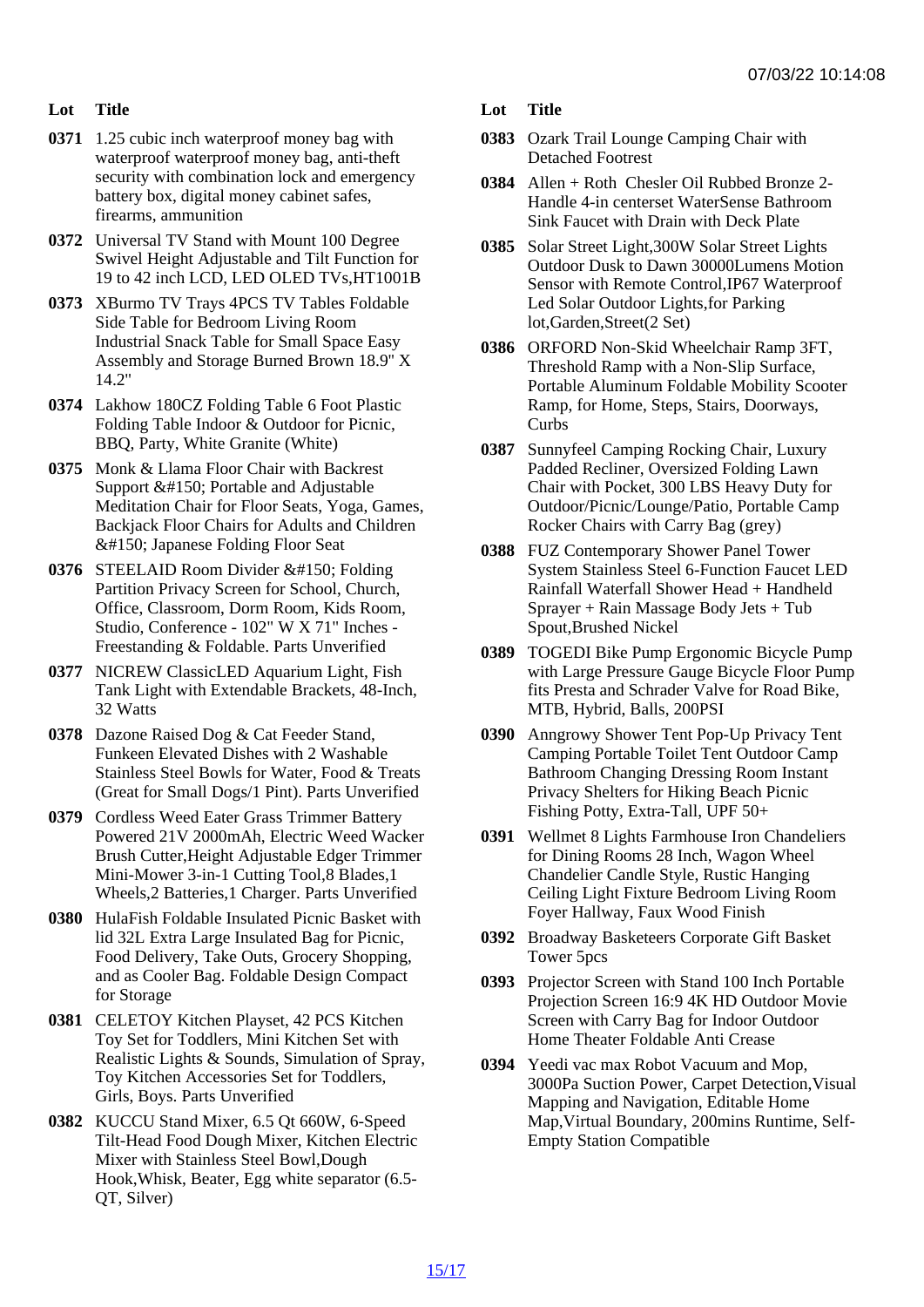- Lot Title
- 0395 Litake Electric Hoist, 440LBS Lift Electric Winch with Remote Control Power System, 110V Winch Overhead Crane Ceiling Pulley for Lifting Pulling Building Garages Warehouse, 39ft Lifting Height
- 0396 URMAGIC Reading and TV Pillow, 18x18 Inch Back Wedge Cushion Pillow with Adjustable Neck Pillow and Pockets,Triangle Back Pillow,Neck Support Bed Pillow,Sofa Rest Cushion,Removable and Washable
- 0397 Portable Folding Camping Table with Aluminum Table Top, Ultralight Camp Folding Side Table with Mesh Storage Bag and Carry Bag, Perfect for Outdoor, Picnic, Camp, Beach (Large
- 0398 BRIOFOX Black Curtain Rods,Adjustable Curtain Rod for Windows 28 to 48 inch,1 Inch Thicken Single Curtain Rods,with Decorative Square Finials Drapery Rods. Parts Unverified
- 0399 MyGift Chrome Plated Metal Wall Leaning Slightly Curved Ladder Towel Rack Tower with 4 Hanging Storage Rungs, Drying Stand with Top and Bottom Non-Slip Rubber Feet. Parts Unverified
- 0400 Copper Twin LSFE-1412-25 Copper Pipe ASTM B280 1/4" X 1/2" X 25-Feet

Payment: Payment in full is due at the conclusion of the auction. At the conclusion of the auction, McLemore Auction Company will automatically charge all invoices below \$5,000. McLemore Auction Company, LLC accepts the following forms of payment:

## Cashier's checks (For invoices \$5,000 and above)

Wire Transfers (A \$15 service fee will apply to all payments below \$5,000 made via wire transfer. For wire transfer instructions, please email mclemoreauction.com>info @mclemoreauction.com) Credit Cards (MasterCard, Visa, American Express and Discover. For invoices below \$5,000.)

Merchandise becomes the full resp[onsibility of the bidder at time of payment and the bidd](mailto:info@mclemoreauction.com</c:alink)er assumes a [risk of loss and damage to property at that time. McLemore Auction Company, LLC re](mailto:info@mclemoreauction.com</c:alink)serves the right to resell any property not paid for in full by the conclusion of the stated pickup period. In any such event, [the bidder will still be responsible for payment for the original purchase and the costs of collecti](mailto:info@mclemoreauction.com</c:alink)on of this payment and/or damages resulting from the resale of the property.

[Credit Card Hold: A \\$1.00 hold will be placed on your card when you place your first bid for this](mailto:info@mclemoreauction.com</c:alink) auction. [If you use a credit card to secure your account, the auction deposit will take the form of a credit c](mailto:info@mclemoreauction.com</c:alink)ard [authorization and will count against your credit limit for the d](mailto:info@mclemoreauction.com</c:alink)uration of the authorization. If you use a [debit card to secure your account, the auction deposit will take the form of a hold on funds in you](mailto:info@mclemoreauction.com</c:alink)r bank [account for the duration of the authorization. McLemore Auction Company, LLC highly reco](mailto:info@mclemoreauction.com</c:alink)mmends [you secure your account with a credit card and is not responsible for any issues arising from](mailto:info@mclemoreauction.com</c:alink) the use of [debit card to secure your bidding account. Add a debit card at your own risk.](mailto:info@mclemoreauction.com</c:alink)